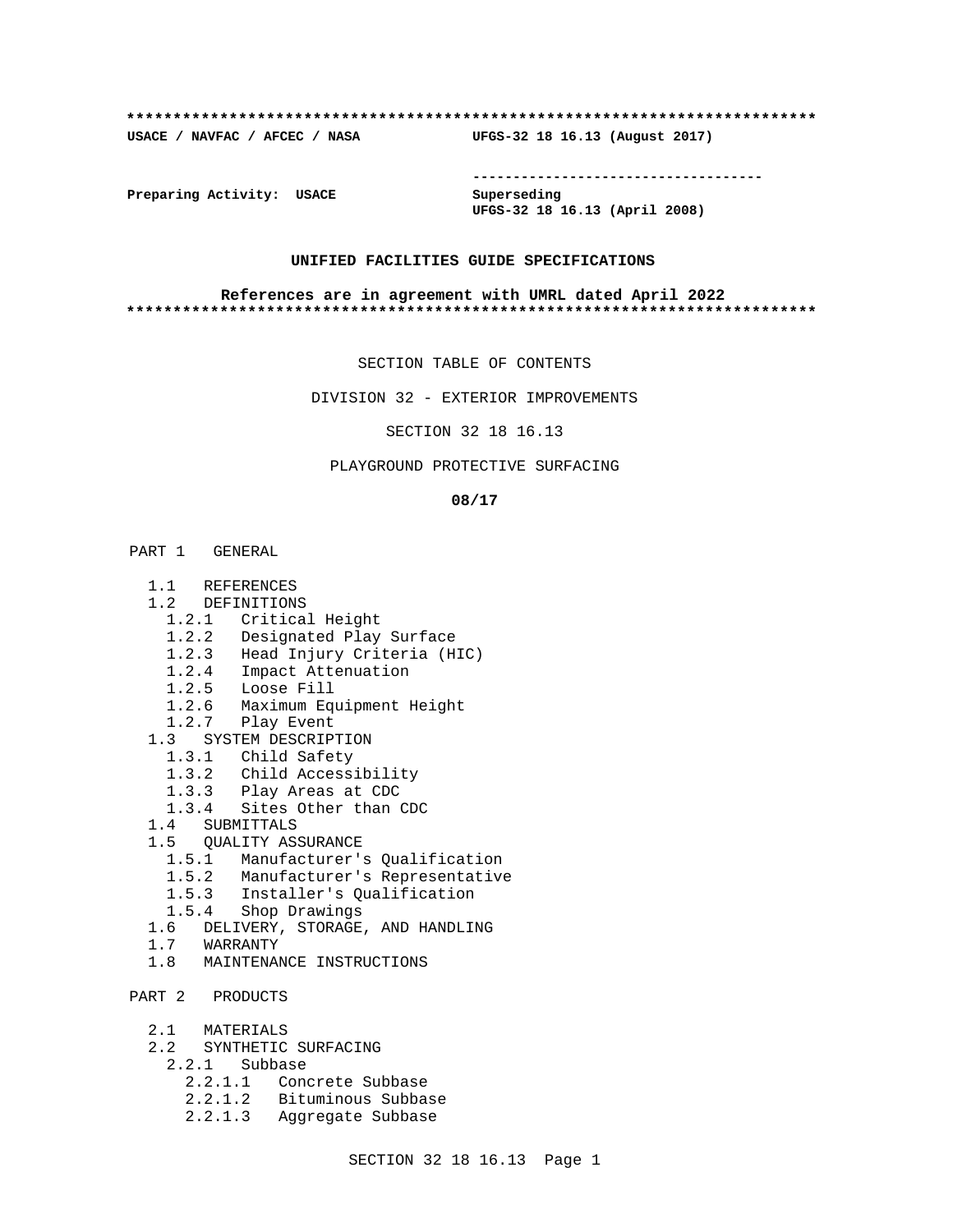- 2.2.2 Impact Attenuating Substrate
	- 2.2.2.1 Poured-In-Place Substrate
	- 2.2.2.2 Loose Fill Substrate
- 2.2.3 Wear Surface
	- 2.2.3.1 Poured-in-Place Wear Surface
	- 2.2.3.2 Synthetic Turf Wear Surface
	- 2.2.3.3 Rubber Sheet Wear Surface
	- 2.2.3.4 Polyethylene Plastic Woven Sheet Wear Surface
- 2.2.4 Synthetic Tile
- Color
- 2.2.6 Sealant
- 2.2.7 Hardware
- 2.2.8 Binder
- 2.2.9 Adhesive
- 2.2.10 Containment Curbs
- 2.2.11 Transition Edge
- 2.2.12 Combination System
- 2.3 LOOSE-FILL SURFACING
	- 2.3.1 Sand
	- 2.3.2 Gravel
	- 2.3.3 Wood By-Products
	- 2.3.3.1 Wood Mulch
	- 2.3.3.2 Engineered Wood Fiber
- 2.4 GEOTEXTILE FABRIC
- 2.5 RECYCLED PLASTIC
- 2.5.1 High Density Polyethylene<br>2.5.2 Structural Component
- 2.5.2 Structural Component<br>2.5.3 Recycled Plastic Mole
- 2.5.3 Recycled Plastic Molded As Lumber
- 2.6 CURBS<br>2.6.1 C
	- Concrete Curb
	- 2.6.2 Wood
		- 2.6.2.1 Wood Components
		- 2.6.2.2 Wood Treatment

# PART 3 EXECUTION

- 3.1 SITE PREPARATION
	- 3.1.1 Finished Grade and Underground Utilities
	- Layout
	- 3.1.3 Obstructions Below Ground
	- 3.1.4 Percolation Test
	- 3.1.5 Substitution
	- 3.1.6 Subgrade
	- 3.1.7 Subsurface<br>3.1.8 Subbase
	- 3.1.8 Subbase
	- 3.1.9 Concrete or Bituminous Curing
	- 3.1.10 Fall Height
		- 3.1.10.1 General Requirements
		- 3.1.10.2 Measuring Fall Height
- 3.2 INSTALLING SYNTHETIC SURFACING SYSTEM
	- Temperature Limitation
	- 3.2.2 Poured-in-Place System
		- 3.2.2.1 Geotextile Fabric for Poured-In-Place
		- 3.2.2.2 Poured-in-Place Substrate
	- 3.2.2.3 Poured-in-Place Wear Surface
	- Tile System
	- 3.2.4 Combination System
		- 3.2.4.1 Geotextile Fabric
		- 3.2.4.2 Modular Substrate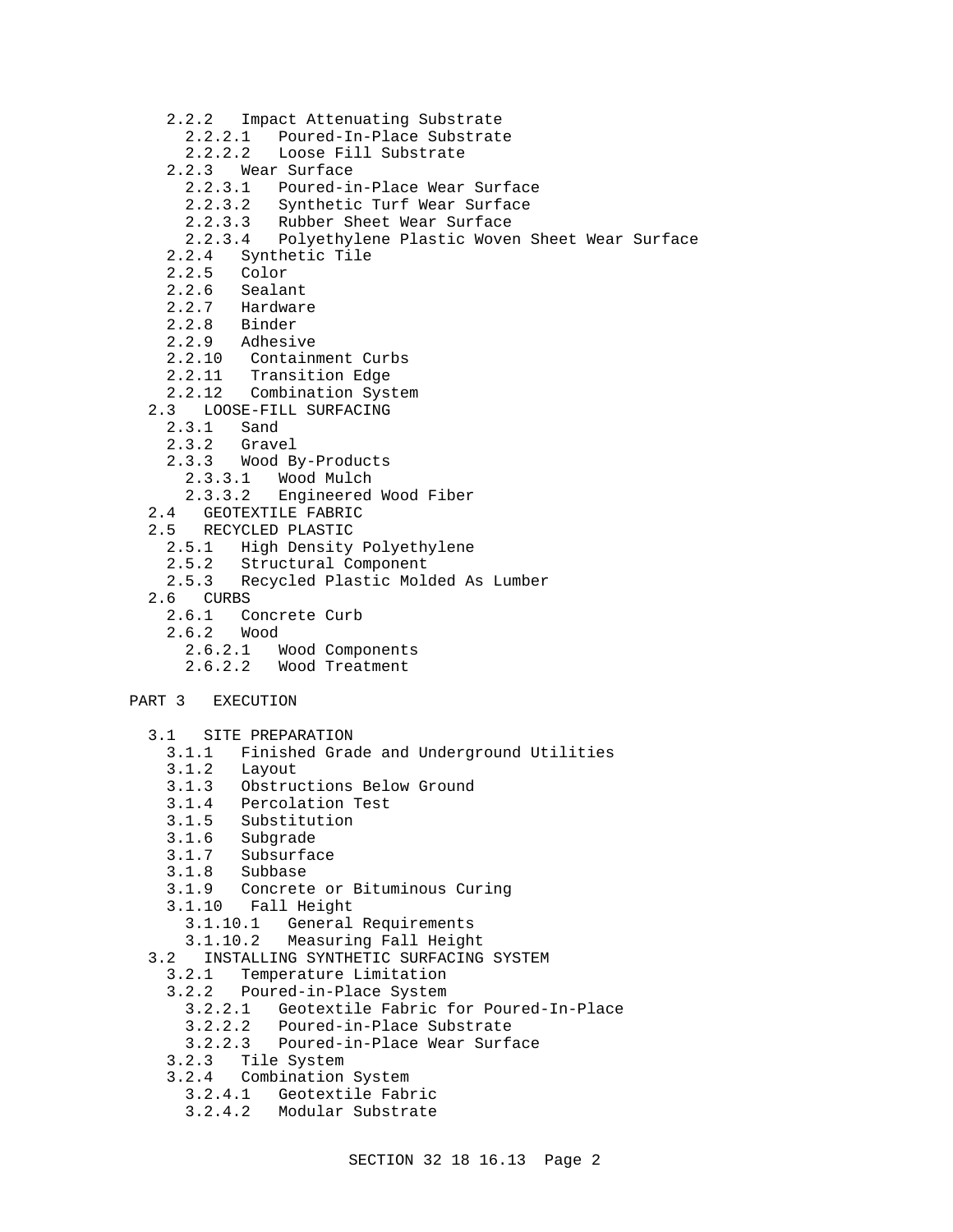- 3.2.4.3 Poured-in-Place Substrate
- 3.2.4.4 Synthetic Turf Wear Surface
- 3.2.4.5 Rubber Sheet Wear Surface
- 3.2.4.6 Poured-in-Place Wear Surface
- 3.2.4.7 Polyethylene Plastic Woven Sheet Wear Surface
- 3.3 LOOSE FILL SURFACING SYSTEM
	- 3.3.1 Sand Surfacing System
	- 3.3.2 Gravel Surfacing System
	- 3.3.3 Wood By-Product Surfacing System
		- 3.3.3.1 Wood Mulch Surfacing System
		- 3.3.3.2 Engineered Wood Fiber Surfacing System
		- 3.3.3.3 Geotextile Fabric for Wood By-Product
		- 3.3.3.4 Minimum Depth for Wood By-Product
- 3.4 RESTORATION AND CLEAN UP
	- Clean Up
	- 3.4.2 Protection
	- 3.4.3 Disposal of Materials
- 3.5 PROTECTIVE SURFACING ACCEPTANCE
- 3.6 RE-INSTALLATION
- -- End of Section Table of Contents --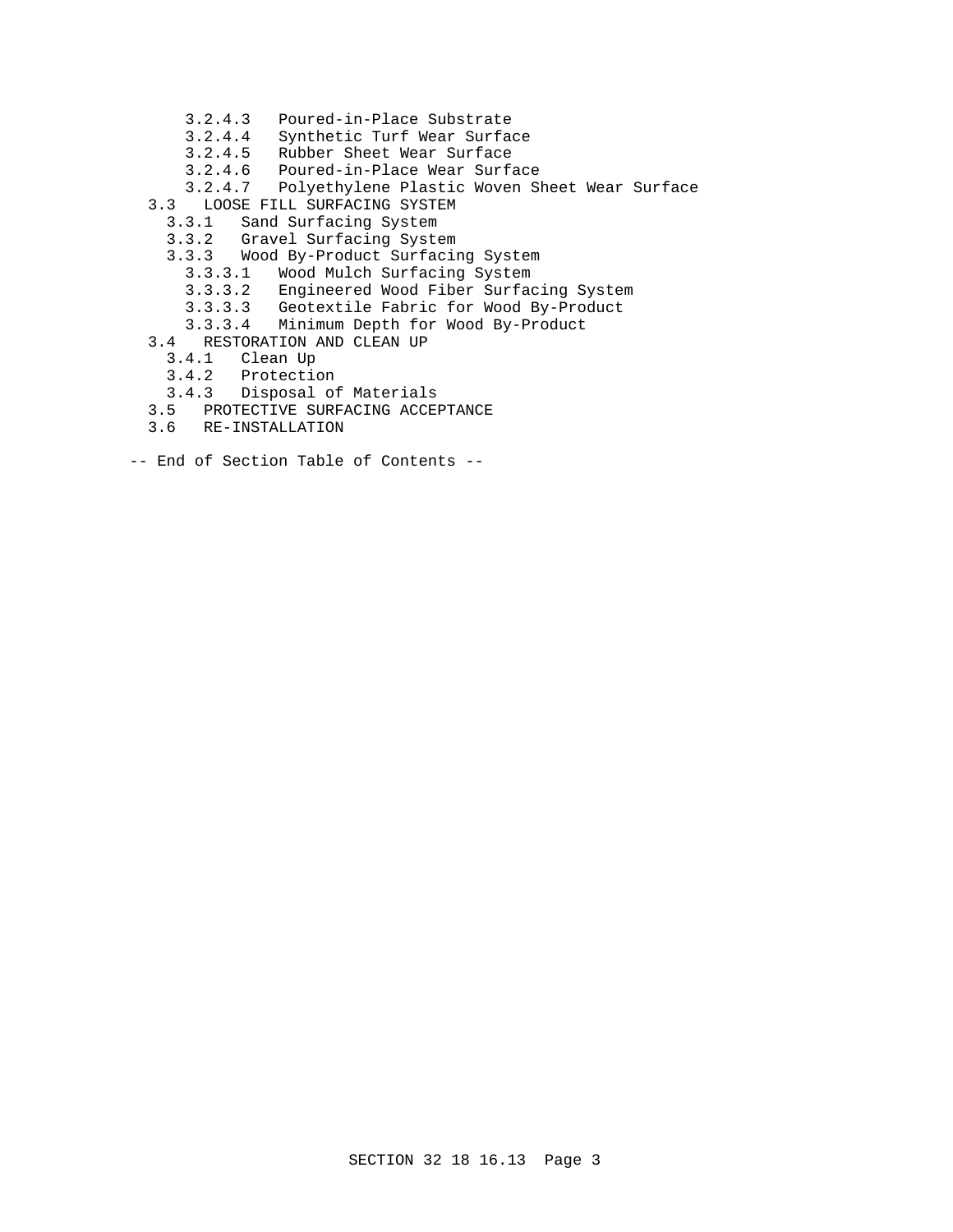USACE / NAVFAC / AFCEC / NASA

--------------------------------------

Preparing Activity: USACE

Superseding UFGS-32 18 16.13 (April 2008)

UFGS-32 18 16.13 (August 2017)

#### UNIFIED FACILITIES GUIDE SPECIFICATIONS

References are in agreement with UMRL dated April 2022 

SECTION 32 18 16.13

PLAYGROUND PROTECTIVE SURFACING 08/17

NOTE: This guide specification covers the requirements for furnishing and installing protective surfacing in children's outdoor play areas.

Adhere to UFC 1-300-02 Unified Facilities Guide Specifications (UFGS) Format Standard when editing this quide specification or preparing new project specification sections. Edit this guide specification for project specific requirements by adding, deleting, or revising text. For bracketed items, choose applicable item(s) or insert appropriate information.

Remove information and requirements not required in respective project, whether or not brackets are present.

Comments, suggestions and recommended changes for this quide specification are welcome and should be submitted as a Criteria Change Request (CCR). 

PART 1 GENERAL

NOTE: Designer should require materials, products, and innovative construction methods and techniques which are environmentally sensitive, take advantage of recycling and conserve natural resources. 

#### $1.1$ REFERENCES

NOTE: This paragraph is used to list the publications cited in the text of the guide specification. The publications are referred to in the text by basic designation only and listed in this paragraph by organization, designation, date,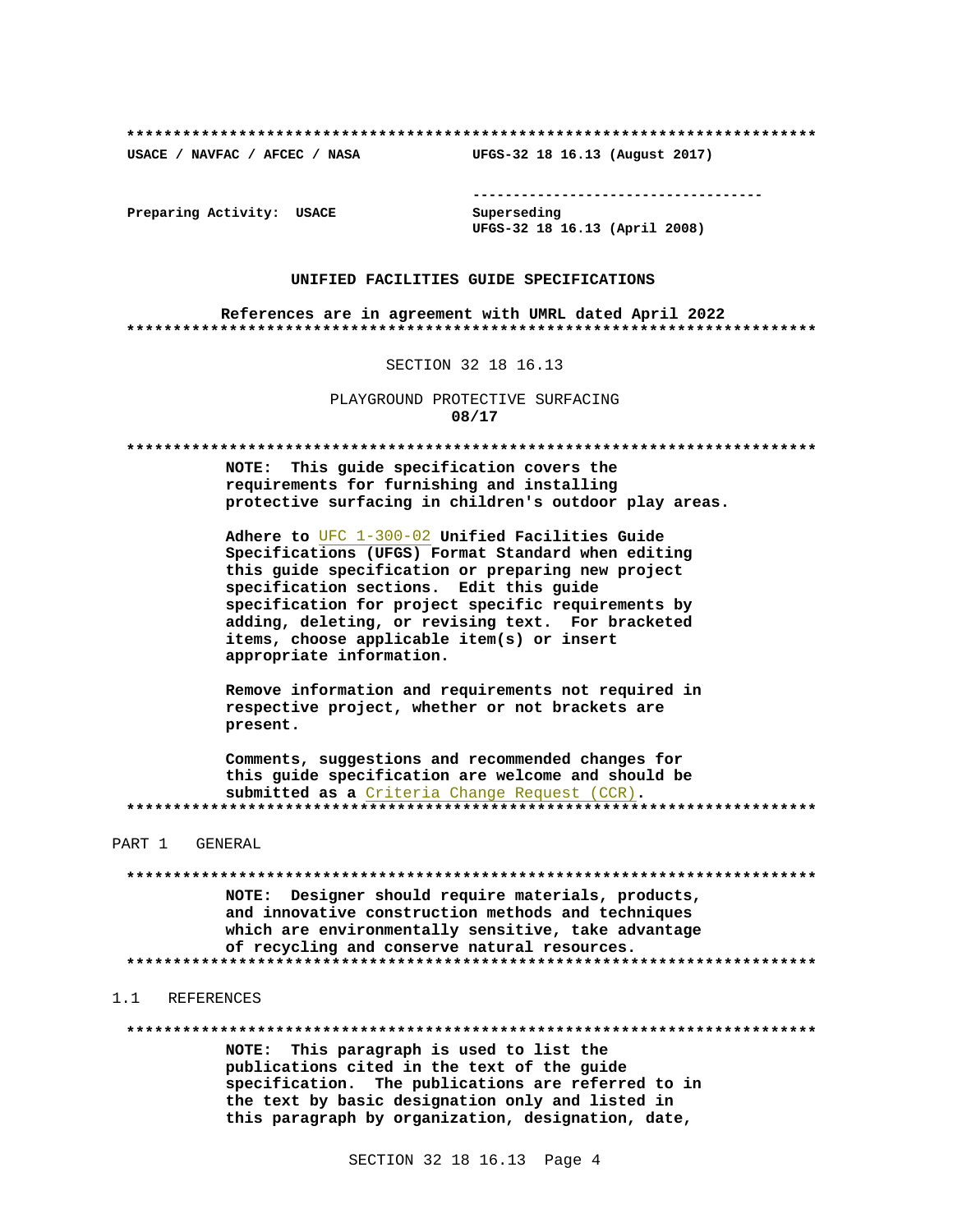**and title.**

**Use the Reference Wizard's Check Reference feature when you add a Reference Identifier (RID) outside of the Section's Reference Article to automatically place the reference in the Reference Article. Also use the Reference Wizard's Check Reference feature to update the issue dates.**

**References not used in the text will automatically be deleted from this section of the project specification when you choose to reconcile references in the publish print process. \*\*\*\*\*\*\*\*\*\*\*\*\*\*\*\*\*\*\*\*\*\*\*\*\*\*\*\*\*\*\*\*\*\*\*\*\*\*\*\*\*\*\*\*\*\*\*\*\*\*\*\*\*\*\*\*\*\*\*\*\*\*\*\*\*\*\*\*\*\*\*\*\*\***

The publications listed below form a part of this specification to the extent referenced. The publications are referred to within the text by the basic designation only.

ASTM INTERNATIONAL (ASTM)

| <b>ASTM C136/C136M</b> | (2019) Standard Test Method for Sieve<br>Analysis of Fine and Coarse Aggregates                                                                                        |
|------------------------|------------------------------------------------------------------------------------------------------------------------------------------------------------------------|
| ASTM D412              | (2016) Standard Test Methods for<br>Vulcanized Rubber and Thermoplastic<br>Elastomers - Tension                                                                        |
| ASTM D1557             | (2012; E 2015) Standard Test Methods for<br>Laboratory Compaction Characteristics of<br>Soil Using Modified Effort (56,000<br>$ft-lbf/ft3)$ (2700 kN-m/m3)             |
| ASTM D2047             | (2017) Standard Test Method for Static<br>Coefficient of Friction of Polish-Coated<br>Floor Surfaces as Measured by the James<br>Machine                               |
| ASTM D2261             | (2013; R 2017) Standard Test Method for<br>Tearing Strength of Fabrics by the Tongue<br>(Single Rip) Procedure (Constant<br>Rate-of-Extension Tensile Testing Machine) |
| ASTM D6112             | (2013) Compressive and Flexural Creep and<br>Creep-Rupture of Plastic Lumber and Shapes                                                                                |
| <b>ASTM F1015</b>      | (2003; R 2017) Standard Test Method for<br>Relative Abrasiveness of Synthetic Turf<br>Playing Surfaces                                                                 |
| <b>ASTM F1292</b>      | (2018; E 2020) Standard Specification for<br>Impact Attenuation of Surfacing Materials<br>Within the Use Zone of Playground Equipment                                  |
| <b>ASTM F1487</b>      | (2021) Standard Consumer Safety<br>Performance Specification for Playground<br>Equipment for Public Use                                                                |
| ASTM F1951             | (2014) Standard Specification for                                                                                                                                      |
|                        |                                                                                                                                                                        |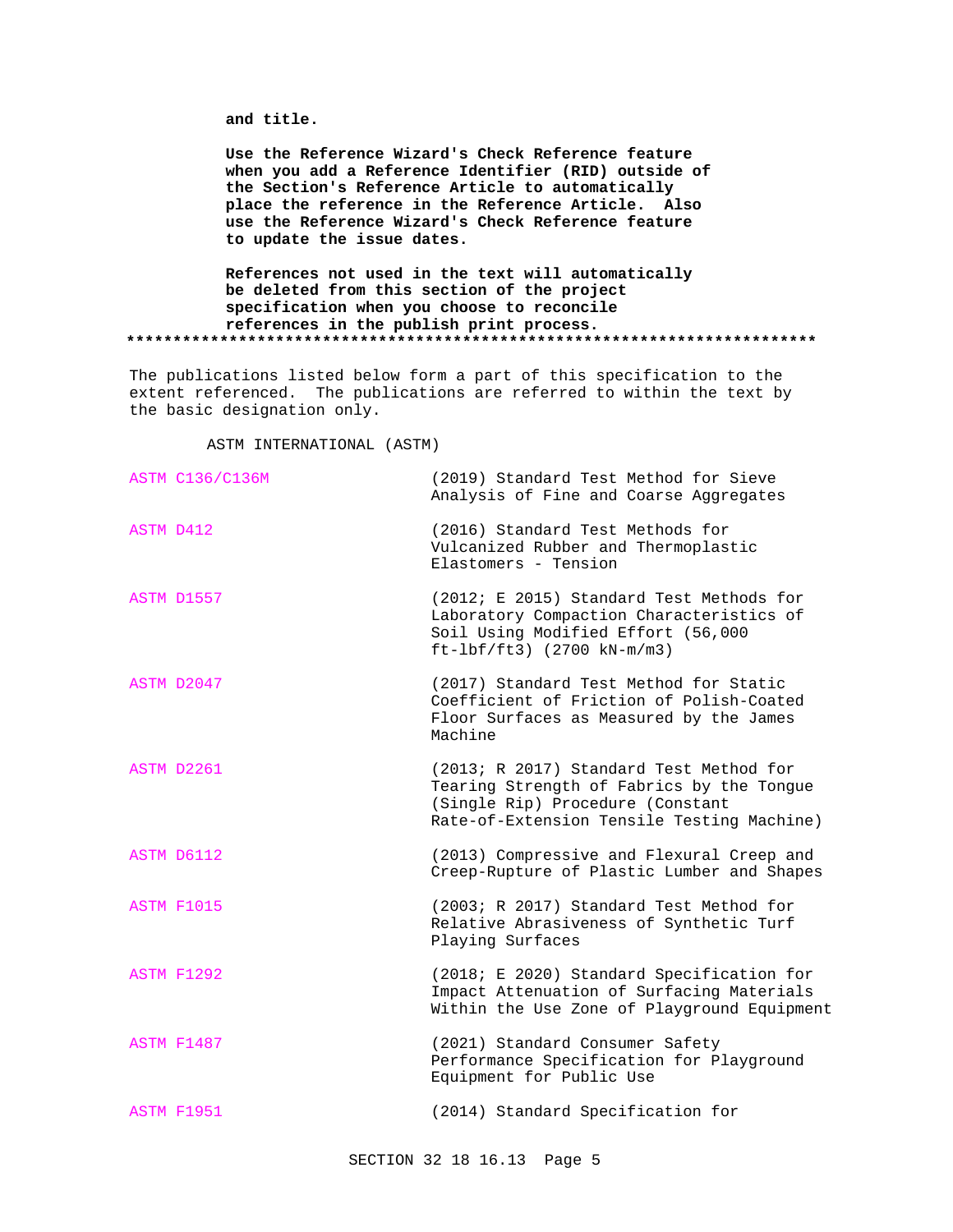Determination of Accessibility of Surface Systems Under and Around Playground Equipment

CONSUMER PRODUCT SAFETY COMMISSION (CPSC)

CPSC Pub No 325 (2015) Public Playground Safety Handbook

- 1.2 DEFINITIONS
- 1.2.1 Critical Height

The fall height at which the protective surfacing meets the requirements of ASTM F1292.

1.2.2 Designated Play Surface

Any elevated surface for standing, walking, sitting, or climbing; or a flat surface a minimum 50 mm 2 inches wide having up to a maximum 30 degree angle from horizontal. In some play events the platform surface will be the same as the designated play surface. However, the terms should not be interchanged as they do not define the same point of measurement according to ASTM F1487.

1.2.3 Head Injury Criteria (HIC)

A measure of impact severity that considers the duration over which the most critical section of the deceleration pulse persists as well as the peak level of that deceleration. Head impact injuries are not believed to be life threatening if the HIC does not exceed a value of 1,000.

1.2.4 Impact Attenuation

The ability of protective surfacing to reduce and dissipate the energy of an impacting body.

1.2.5 Loose Fill

Consisting of small independent movable components such as sand, gravel, or wood chip. The percent of fine material in the loose fill affects its compression properties from rainfall.

1.2.6 Maximum Equipment Height

The highest point on the equipment (i.e.: roof ridge, top of support pole).

1.2.7 Play Event

A piece of manufactured playground equipment that supports one or more play activities.

- 1.3 SYSTEM DESCRIPTION
	- **\*\*\*\*\*\*\*\*\*\*\*\*\*\*\*\*\*\*\*\*\*\*\*\*\*\*\*\*\*\*\*\*\*\*\*\*\*\*\*\*\*\*\*\*\*\*\*\*\*\*\*\*\*\*\*\*\*\*\*\*\*\*\*\*\*\*\*\*\*\*\*\*\*\***

**NOTE: Drawings will indicate the perimeters of the play event use zone defining fall height, platform height, and maximum equipment height; spot elevations; and details as required to install**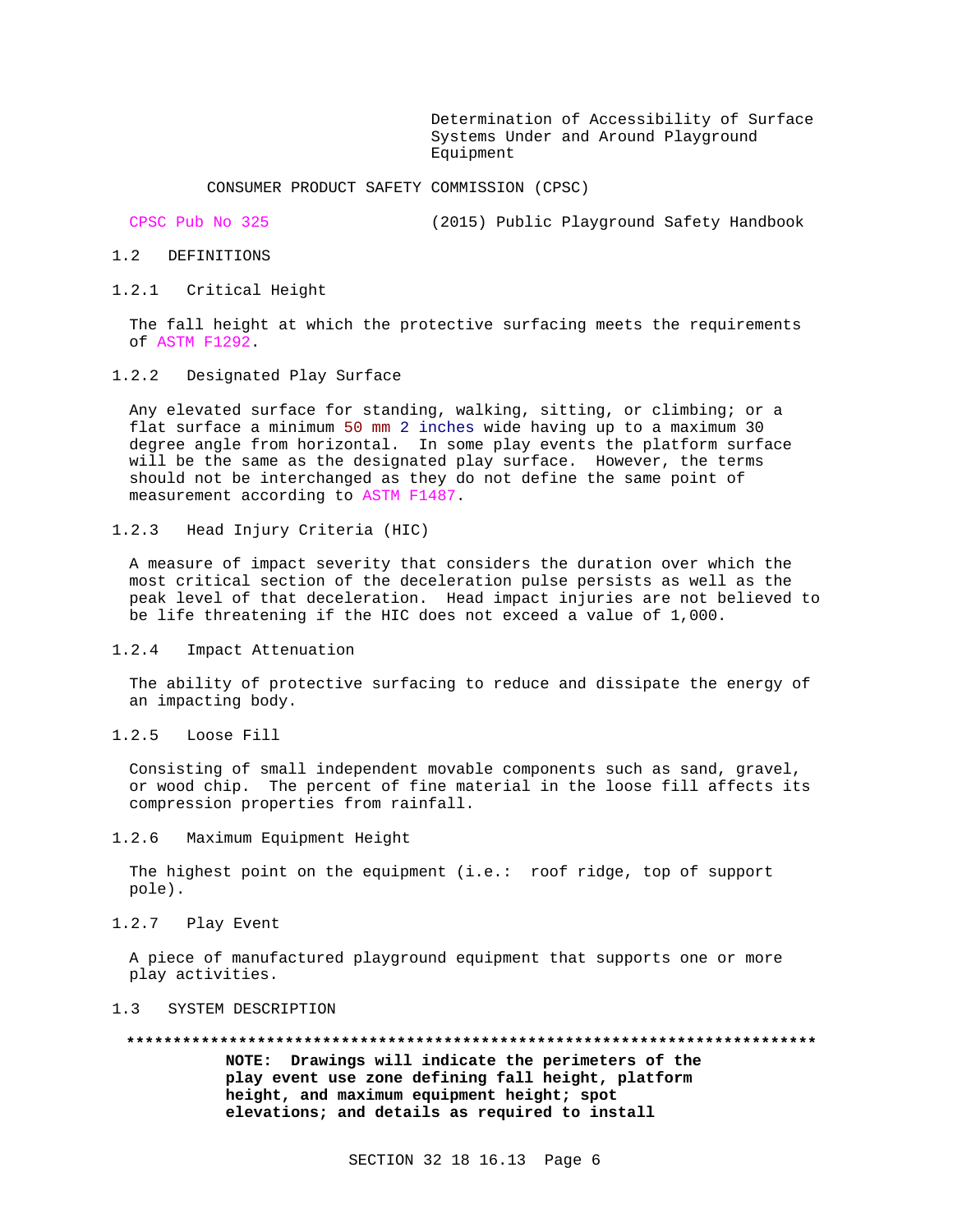protective surfacing to meet child safety requirements.

Accessibility: Drawings will indicate spot elevations; dimensions; ramp slope and rise; transfer platform height and transfer space; transfer step and height; and maneuvering space as required to install protective surfacing to meet child accessibility requirements. 

Measure the perimeters of the play event use zone in accordance with the requirements of Section 11 68 13 PLAYGROUND EOUIPMENT.

#### $1.3.1$ Child Safety

Meet or exceed the impact attenuating performance requirements of synthetic surfacing and loose-fill surfacing systems, installed in the use zones, as follows. The surfacing critical height value must yield up to both a maximum 200 G's peak deceleration, and a maximum 1,000 Head Injury Criteria (HIC) value for a head-first fall from the play event in accordance with CPSC Pub No 325 and ASTM F1292. The protective surfacing should have a minimum critical height value equal to the height of the highest designated play surface. Measuring fall heights for play events is defined in paragraph FALL HEIGHT. Do not install sand, gravel, and wood products over a concrete or bituminous subsurface in accordance with CPSC Pub No 325.

#### 1.3.2 Child Accessibility

#### 

NOTE: Facilities will be accessible in accordance with TI 800-01 and 36 CFR 1191, Americans with Disabilities Act (ADA) Accessibility Guidelines for Buildings and Facilities.

Ensure one access and egress point for a furnished play event meets accessibility. Ensure all children are accommodated on the playground in a 'play for all' socialization skill development environment. When children with disabilities are allowed to choose play events, they are more eager to learn the skills necessary to participate. 

The accessibility requirement in accordance with ASTM F1487 includes the following: When the play event use zone consists of a protective surfacing rated as inaccessible, at least one accessible route must be provided from the use zone perimeter to the play event. When there is more than one of the same play activity provided, only one must meet accessibility requirements (i.e.: one swing seat or one spring rocking play event). When the access and egress points are not the same for a play event, an accessible route must be provided to both. The accessible route must access all accessible play events and elements. The protective surfacing materials that meet accessibility are synthetic surfacing and engineered wood fiber in accordance with ASTM F1951. When the accessible surface is within the use zone, it must meet the requirements of paragraph CHILD SAFETY.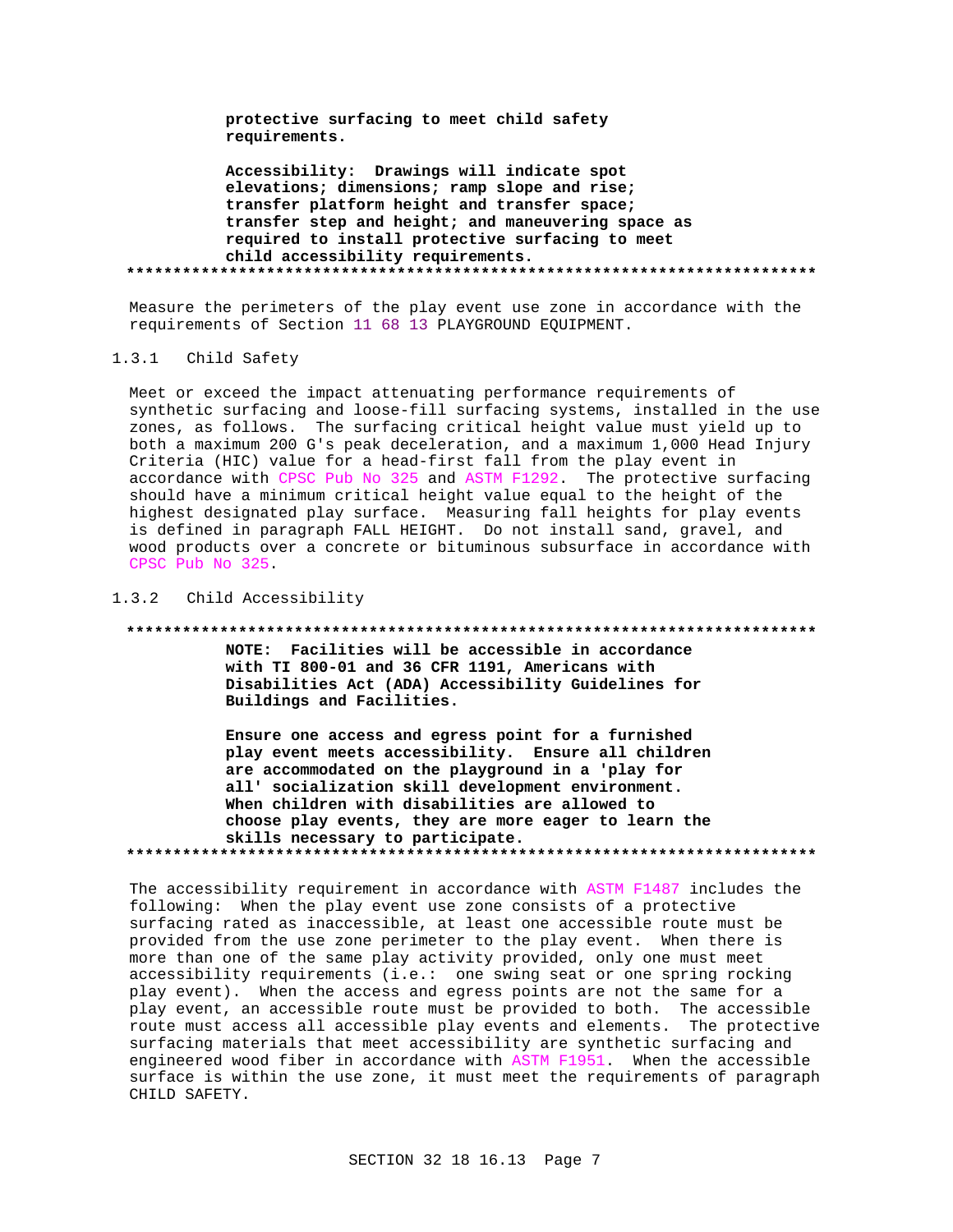### 1.3.3 Play Areas at CDC

The technical representative for outdoor play areas at CDC must be the installation Child Development Services (CDS) Coordinator. The design of the CDC outdoor play area must be based on the developmental play program for the age groups accommodated at the CDC. The play area is designed to support the CDC program and to provide a stage set for creative play. Developmental activities are selected which promote the intellectual, social, emotional and physical growth of the children. The developmental play program is developed by the MACOM CDS Director, installation CDS Coordinator and CDC Director. They are responsible for the developmental play program, child safety and accessibility to meet that program.

#### $1.3.4$ Sites Other than CDC

The technical representative for outdoor play areas on sites other than CDCs is the Director of Public Works or designated representative. The design of these outdoor play areas must be based on the play program and the age groups to be accommodated as determined by the play area committee.

#### $1.4$ SUBMITTALS

## 

NOTE: Review submittal description (SD) definitions in Section 01 33 00 SUBMITTAL PROCEDURES and edit the following list, and corresponding submittal items in the text, to reflect only the submittals required for the project. The Guide Specification technical editors have classified those items that require Government approval, due to their complexity or criticality, with a "G." Generally, other submittal items can be reviewed by the Contractor's Quality Control System. Only add a "G" to an item, if the submittal is sufficiently important or complex in context of the project.

For Army projects, fill in the empty brackets following the "G" classification, with a code of up to three characters to indicate the approving authority. Codes for Army projects using the Resident Management System (RMS) are: "AE" for Architect-Engineer; "DO" for District Office (Engineering Division or other organization in the District Office); "AO" for Area Office; "RO" for Resident Office; and "PO" for Project Office. Codes following the "G" typically are not used for Navy, Air Force, and NASA projects.

The "S" classification indicates submittals required as proof of compliance for sustainability Guiding Principles Validation or Third Party Certification and as described in Section 01 33 00 SUBMITTAL PROCEDURES.

Choose the first bracketed item for Navy, Air Force and NASA projects, or choose the second bracketed item for Army projects.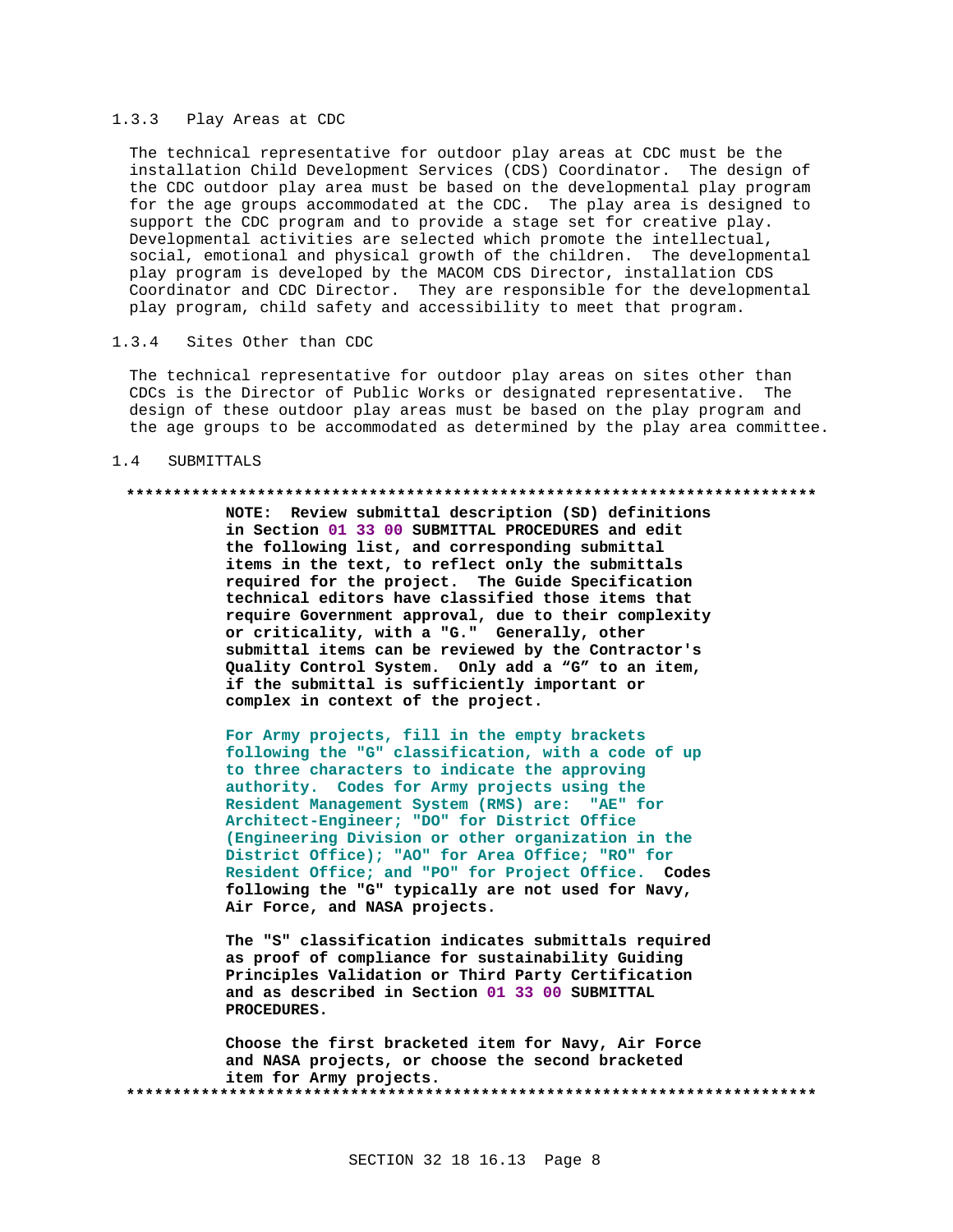Government approval is required for submittals with a "G" or "S" classification. Submittals not having a "G" or "S" classification are [for Contractor Quality Control approval.][for information only. When used, a code following the "G" classification identifies the office that will review the submittal for the Government.] Submit the following in accordance with Section 01 33 00 SUBMITTAL PROCEDURES:

# SD-02 Shop Drawings

Shop Drawings

Finished Grade and Underground Utilities

SD-03 Product Data

Synthetic Surfacing

Loose Fill Surfacing

Geotextile Fabric

Wood

Temperature Limitation

Wood By-Products

Wood Treatment

Adhesive

Color

# SD-04 Samples

Synthetic Surfacing

Loose Fill Surfacing System

SD-06 Test Reports

Percolation Test

Recycled Plastic

Synthetic Surfacing

Sand

Gravel

SD-07 Certificates

Manufacturer's Qualification

Manufacturer's Representative

Installer's Qualification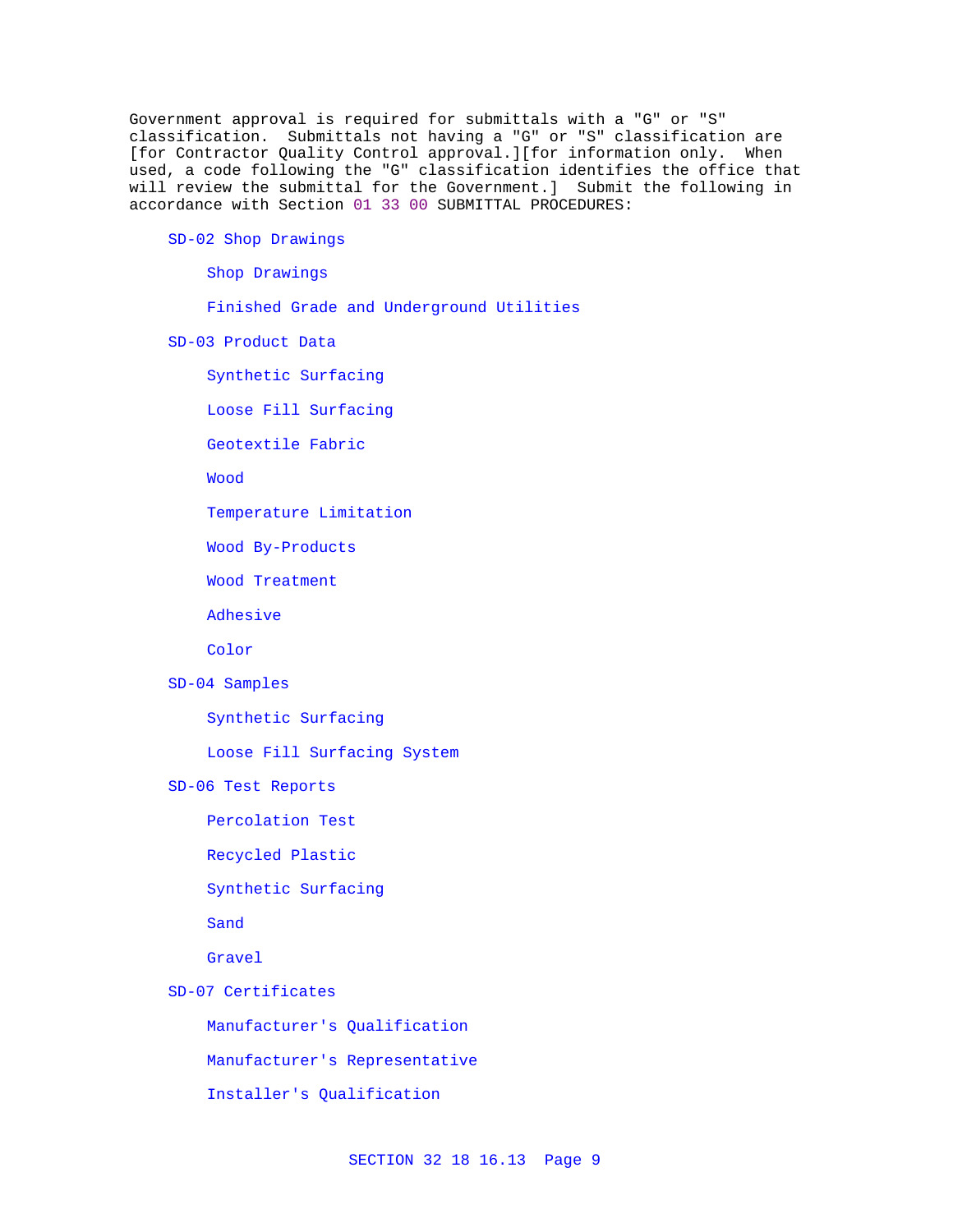Substitution

Protective Surfacing Acceptance

SD-10 Operation and Maintenance Data

Maintenance Instructions; G[, [ \_\_\_\_]]

SD-11 Closeout Submittals

Protective Surfacing Acceptance

Certificate of Insurance

Warranty

#### 1.5 QUALITY ASSURANCE

### 1.5.1 Manufacturer's Qualification

Submit name of the owner or user; service or preventive maintenance provider; date of the installation; point of contact and telephone number; and address for 10 sites. Protective surfacing should have been installed in a minimum 10 sites and been in successful service for a minimum 5 year calendar period. The manufacturer must provide a Certificate of Insurance AA rated for a minimum one million dollars covering both product and general liability.

## 1.5.2 Manufacturer's Representative

Submit the individual's name, company name and address, and playground safety training certificate. The manufacturer's certified playground safety inspector or the manufacturer's designated certified playground safety representative must supervise the installation and adjustment of the protective surfacing to verify the installation meets the requirements of the manufacturer, this specification, and paragraphs CHILD SAFETY and CHILD ACCESSIBILITY.

# 1.5.3 Installer's Qualification

Submit the installer's company name and address, training and experience certification. The installer must be certified by the manufacturer for training and experience installing the protective surfacing.

# 1.5.4 Shop Drawings

When the use zone perimeter and play event configuration conflict with the requirements and paragraphs CHILD SAFETY and CHILD ACCESSIBILITY, submit scale drawings defining corrective measures to include the following: Adjustment to the play event with the use zone perimeter; use zone perimeter overlaps; fall height and critical height value.

### 1.6 DELIVERY, STORAGE, AND HANDLING

Provide a delivery schedule at least 10 calendar days prior to the first day of delivery. Deliver, handle, and store protective surfacing material in accordance with the manufacturer's recommendations. The storage area must be as designated. Store the materials in a dry, covered area until installed. Inspect protective surfacing material, upon arrival at the job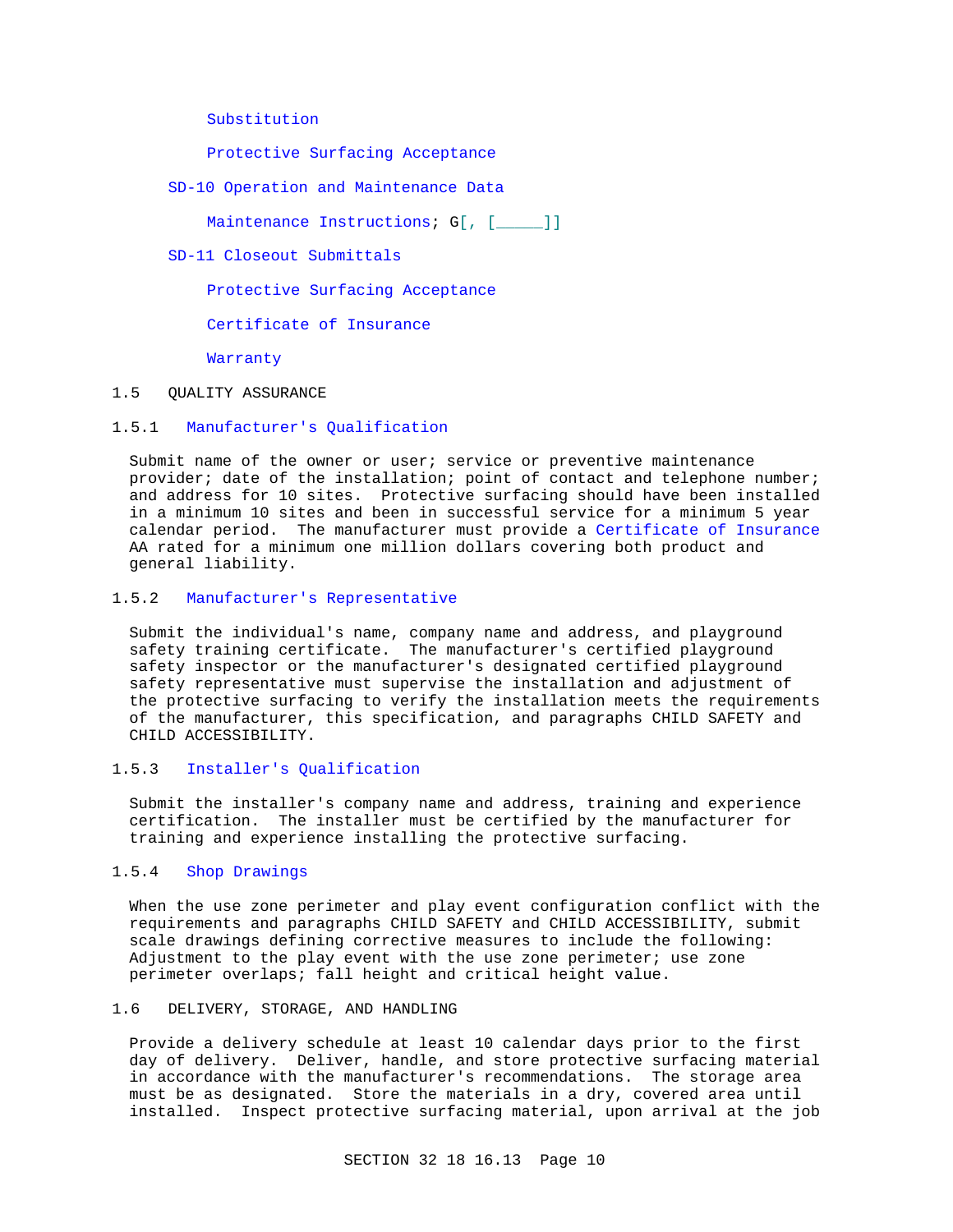site, for meeting specified quality. Unacceptable materials must be removed from the job site.

#### 1.7 WARRANTY

Furnish protective surfacing with a minimum 1 year calendar period warranty.

# 1.8 MAINTENANCE INSTRUCTIONS

Submit [2] [\_\_\_\_\_] bound copies of the manufacturer's operation and maintenance manual describing the recommended preventive maintenance, inspection frequency and techniques, periodic adjustments, lubricants, and cleaning requirements. Furnish protective surfacing spare parts provided by the manufacturer.

PART 2 PRODUCTS

#### 2.1 MATERIALS

#### **\*\*\*\*\*\*\*\*\*\*\*\*\*\*\*\*\*\*\*\*\*\*\*\*\*\*\*\*\*\*\*\*\*\*\*\*\*\*\*\*\*\*\*\*\*\*\*\*\*\*\*\*\*\*\*\*\*\*\*\*\*\*\*\*\*\*\*\*\*\*\*\*\*\***

**NOTE: Before selecting a protective surfacing system, evaluate the different types of protective surfacing systems to determine the most appropriate surfacing for the climate, accessibility, play value, and cost. Consider life cycle maintenance cost.**

**Synthetic Surfacing System: Synthetic surfacing systems, either unified or combined, meet accessibility requirements and have less daily maintenance requirements than loose-fill surfacing systems. Synthetic surfacing systems have limited play value. These systems may be used to add color patterns to the playground to be used for play activities.**

**Loose Fill Surfacing System: The only loose fill surfacing that meets accessibility is engineered wood fiber. To maintain accessibility there needs to be a commitment to replenishing the material every month with the same engineered material. Some loose-fill materials such as sand, not only provide a good impact attenuation surface, but have excellent play value. Loose fill surfacing systems require daily maintenance to maintain impact attenuation performance due to material displacement, decomposition, and compression.**

**Depth of Material: Depth of the protective surfacing is determined by both the fall height and the type of protective surfacing system selected. \*\*\*\*\*\*\*\*\*\*\*\*\*\*\*\*\*\*\*\*\*\*\*\*\*\*\*\*\*\*\*\*\*\*\*\*\*\*\*\*\*\*\*\*\*\*\*\*\*\*\*\*\*\*\*\*\*\*\*\*\*\*\*\*\*\*\*\*\*\*\*\*\*\***

Prior to the delivery of materials, submit certificates of compliance attesting that materials meet the specified requirements. Certified copies of the material certificates must include composition and tests to which the material has been subjected. Submit manufacturer's descriptive data; catalogue cuts; and the latest edition of ASTM F1487 and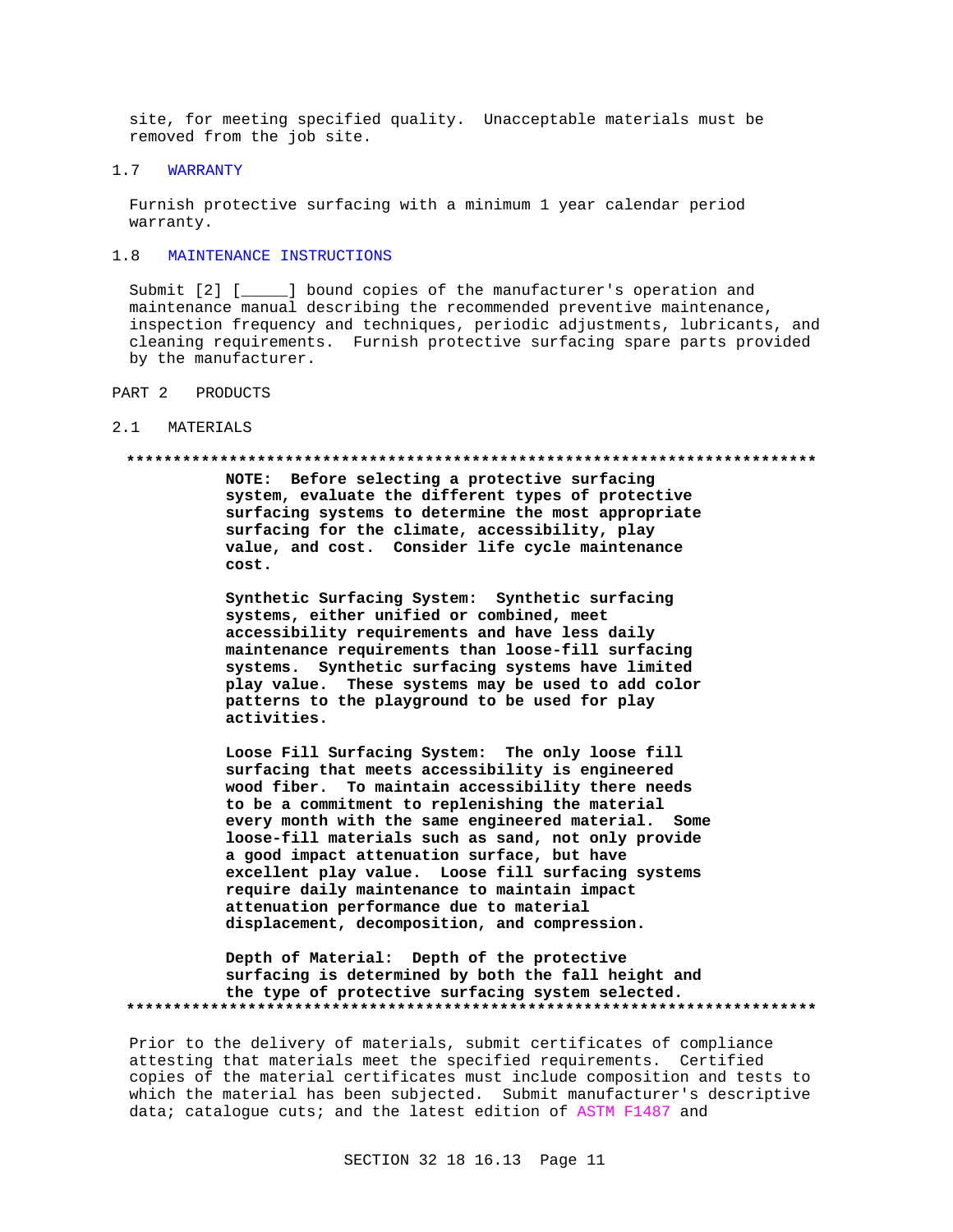CPSC Pub No 325. Provide materials which are the standard products of a manufacturer regularly engaged in the manufacture of protective surfacing and that are similar to surfacing in satisfactory use a minimum 5 year calendar period. Protective surfacing consists of two systems; synthetic surfacing and loose fill surfacing.

### 2.2 SYNTHETIC SURFACING

Submit a minimum 50 by 50 mm 2 by 2 inch sample. Submit impact attenuation and critical height performance for each thickness of synthetic surfacing and loose fill surfacing provided. Submit delivery schedule and manufacturer's name for synthetic surfacing and loose fill surfacing plus delivery, storage and handling information. Furnish a list to include part numbers of furnished protective surfacing materials and components for synthetic surfacing and loose fill surfacing and manufacturer's specifications, handling and storage requirements, installation procedures, and safety data sheets to include warnings and critical height performance standards for synthetic surfacing and loose fill surfacing. Synthetic surfacing includes the following: poured-in-place system; tile system; and combination system. The synthetic surfacing consists of either impact attenuating substrate covered by a wear surface bonded to produce a unified system; a shredded rubber or aggregate substrate covered by a polyethylene plastic woven sheet wear surface; or a uniform material manufactured in such a way that the top portion meets the requirements specified for wear surface. Submit chemical composition, color granule percentage, and test results to which material has been subjected, identifying each material and component containing recycled materials and showing the estimated percentage of recovered material content. Furnish freezing temperature life-cycle durability.

#### 2.2.1 Subbase

The subbase for synthetic surfacing may be either concrete, aggregate, or bituminous material.

#### 2.2.1.1 Concrete Subbase

Provide concrete material conforming to Section 32 13 14.13 CONCRETE PAVING FOR AIRFIELDS AND OTHER HEAVY DUTY PAVEMENTS.

#### 2.2.1.2 Bituminous Subbase

Provide bituminous material conforming to Section 32 01 13.62 ASPHALT SURFACE TREATMENT.

#### 2.2.1.3 Aggregate Subbase

Provide aggregate material conforming to Section 32 11 20 [BASE COURSE FOR RIGID][ AND ][SUBBASE] [SELECT-MATERIAL] [FOR FLEXIBLE PAVING].

# 2.2.2 Impact Attenuating Substrate

Provide a substrate compatible with the wear surface, and consisting of modular units; poured-in-place; or loose fill. **\*\*\*\*\*\*\*\*\*\*\*\*\*\*\*\*\*\*\*\*\*\*\*\*\*\*\*\*\*\*\*\*\*\*\*\*\*\*\*\*\*\*\*\*\*\*\*\*\*\*\*\*\*\*\*\*\*\*\*\*\*\*\*\*\*\*\*\*\*\*\*\*\*\* NOTE: layground surface products are EPA designated**

**recycled content products. Use materials with recycled content where appropriate for use. Verify**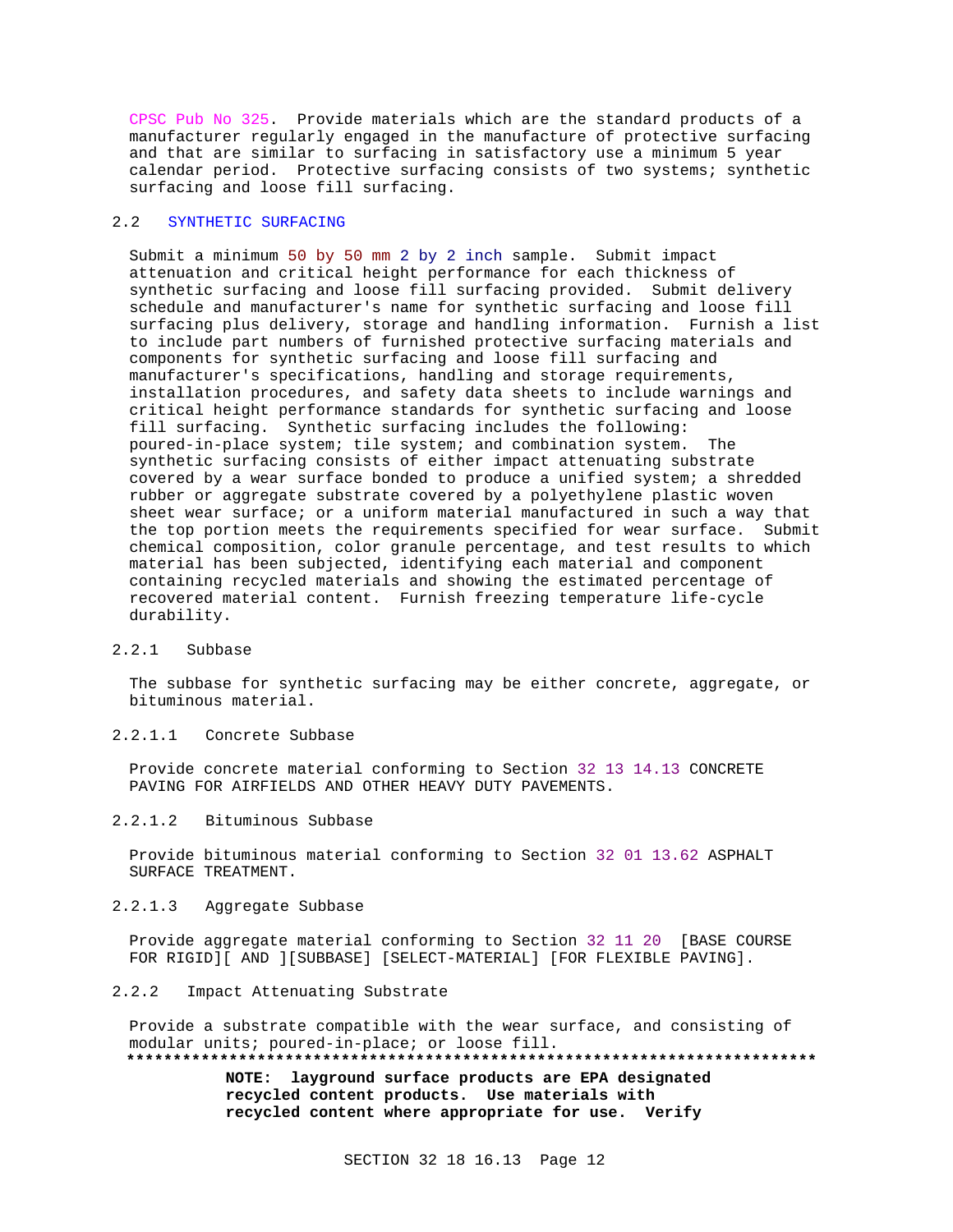**suitability, availability within the region, cost effectiveness and adequate competition before specifying product recycled content requirements. A resource that can be used to identify products with recycled content is the "Comprehensive Procurement Guidelines (CPG)" page within the EPA's website at http://www.epa.gov. Other products with recycled content are also acceptable when meeting all requirements of this specification.**

**Research has shown that products are available among US national manufacturers meeting the recycled content percentage in the following substrate sections. \*\*\*\*\*\*\*\*\*\*\*\*\*\*\*\*\*\*\*\*\*\*\*\*\*\*\*\*\*\*\*\*\*\*\*\*\*\*\*\*\*\*\*\*\*\*\*\*\*\*\*\*\*\*\*\*\*\*\*\*\*\*\*\*\*\*\*\*\*\*\*\*\*\***

### 2.2.2.1 Poured-In-Place Substrate

Poured-in-place substrate must consist of a 100 percent recycled, shredded, styrene butadiene rubber (SBR) adhered with a 100 percent solid polyurethane binder to form a resilient, porous material or shredded rubber. Strands of SBR may vary from a minimum 0.5 mm 1/50 inch to a maximum 2 mm 2/25 inch thickness; by a minimum 3 mm 1/8 inch to a maximum 20 mm 4/5 inch length. Binder must be between a minimum 12 percent and a maximum 16 percent of the total weight of the mixture of rubber and urethane; and must provide 100 percent coating of the particles. Foam rubber will not be accepted in the substrate.

### 2.2.2.2 Loose Fill Substrate

The loose fill substrate must consist of 100 percent recycled shredded rubber produced from recycled vehicle tires without non-steel belts. Loose-fill strands may vary from a minimum 3 mm 1/8 inch to a maximum 6 mm 1/4 inch thickness; a minimum 3 mm 1/8 inch to a maximum 13 mm 1/2 inch width; and a minimum 13 mm 1/2 inch to a maximum 50 mm 2 inch length.

### 2.2.3 Wear Surface

Wear surfaces consist of the following: a poured-in-place durable, weather-resistant, ultraviolet stable, water permeable material top-coat; an integral component of a tile system; synthetic turf wear surface; rubber sheet wear surface; or a polyethylene woven plastic sheet wear surface. The wear surface must meet requirements of ASTM D2047 for a minimum 0.8 coefficient of friction.

# 2.2.3.1 Poured-in-Place Wear Surface

Poured-in-place wear surface consists of ethylene propylene diene monomer (EPDM) particles adhered with a polyurethane binder formulated to produce an even, uniform surface. Particles of EPDM must meet ASTM D412 for tensile strength and elongation, and contain a minimum 25 percent of rubber hydrocarbons. Particles of EPDM must be peroxide or sulfur cured in accordance with the manufacturer. Size of rubber particles must be between a minimum 1 mm 1/32 inch, and a maximum 3 mm 1/8 inch diameter. Binder must be between a minimum 16 percent and a maximum 21 percent total weight of rubber used in the wear surface, and must provide 100 percent coating of the particles. Wear surface must be a minimum 10 mm 3/8 inch thick. The wear surface must be porous.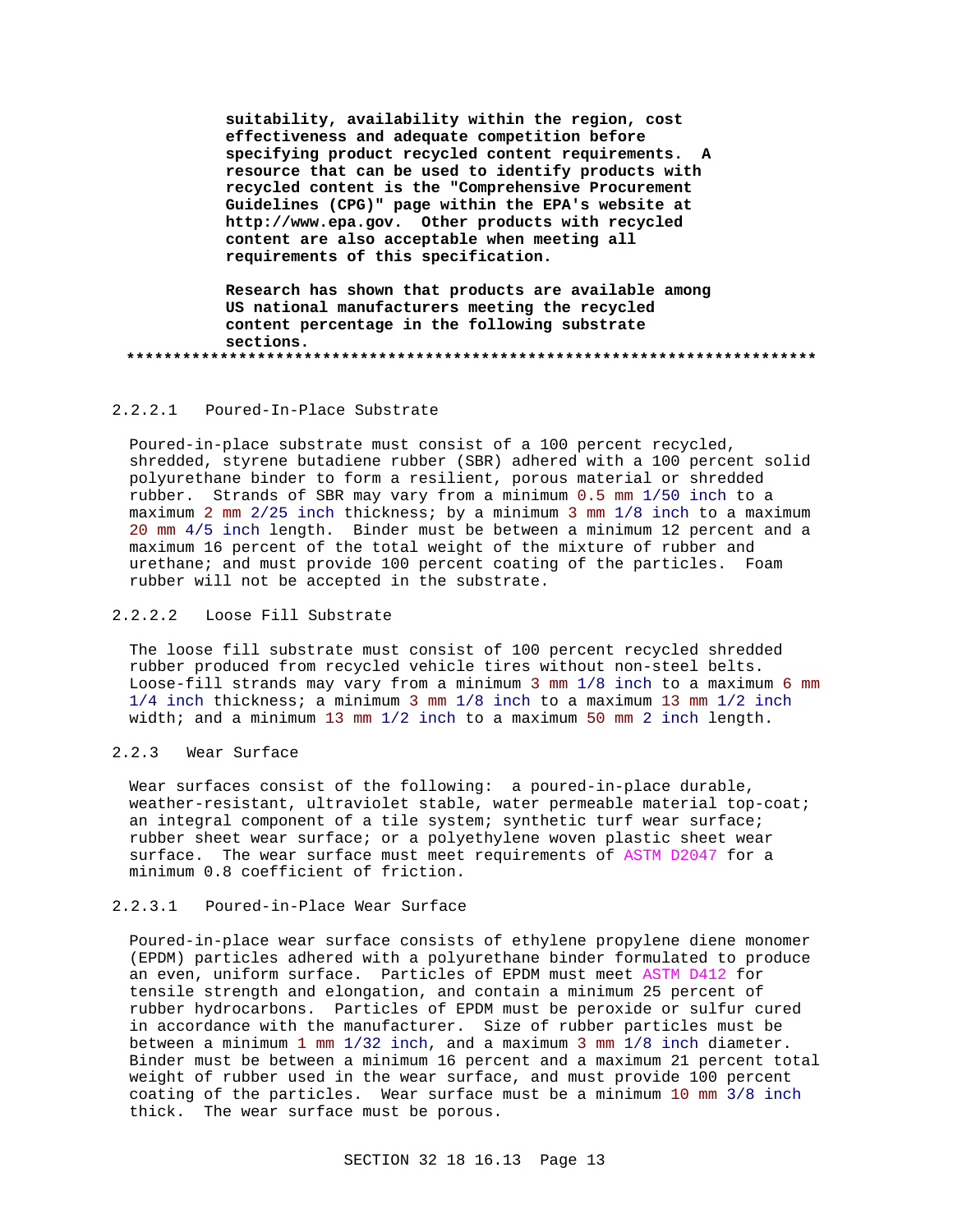#### 2.2.3.2 Synthetic Turf Wear Surface

Synthetic turf wear surface must consist of nylon fibers a minimum 500 denier, or heavy face weight polypropylene fiber a minimum 5,000 denier; and tufted construction conforming to ASTM F1015. Fibers in each roll must be from the same dye lot.

## 2.2.3.3 Rubber Sheet Wear Surface

Rubber sheet wear surface must consist of a smooth, uniform formulation of EPDM rubber granules bonded under pressure in the factory with polyurethane to form a continuous sheet, and must be a minimum 10 mm 3/8 inch thick. Up to a maximum 80 percent of the rubber may consist of SBR particles. Particle size must vary from a minimum 1 mm 1/32 inch to a maximum 5 mm 3/16 inch diameter.

## 2.2.3.4 Polyethylene Plastic Woven Sheet Wear Surface

Polyethylene plastic woven sheet wear surface must be lockstitched and meet the tear resistance test, ASTM D2261 and must have an accelerated ultra-violet degradation protection feature.

# 2.2.4 Synthetic Tile

Synthetic tile must be sized [as indicated] [\_\_\_\_\_]. Synthetic tile must be a factory-molded unit consisting of the following: combining impact attenuating substrate and wear surface meeting requirements specified for substrate and wear surface; or a dual-density, uniform material, the top portion of which must conform to wear surface requirements specified.

## 2.2.5 Color

#### **\*\*\*\*\*\*\*\*\*\*\*\*\*\*\*\*\*\*\*\*\*\*\*\*\*\*\*\*\*\*\*\*\*\*\*\*\*\*\*\*\*\*\*\*\*\*\*\*\*\*\*\*\*\*\*\*\*\*\*\*\*\*\*\*\*\*\*\*\*\*\*\*\*\***

# **NOTE: Specify the percentage of each color granule for a unified poured-in-place system. Recommend the overall color of the surfacing be light colors to reduce contact burn risk from solar heat buildup. An EPDM wear surface is preferred for color retention. \*\*\*\*\*\*\*\*\*\*\*\*\*\*\*\*\*\*\*\*\*\*\*\*\*\*\*\*\*\*\*\*\*\*\*\*\*\*\*\*\*\*\*\*\*\*\*\*\*\*\*\*\*\*\*\*\*\*\*\*\*\*\*\*\*\*\*\*\*\*\*\*\*\***

Submit [2] [\_\_\_\_] color charts displaying surfacing colors, color granule percentages and finishes. The color must be [as shown in Section 09 06 00 SCHEDULES FOR FINISHES] [as indicated] [\_\_\_\_\_]. An EPDM wear surface is preferred for color retention. Black or the following dark colored SBR wear surfaces retain heat and are not acceptable: color combinations containing more than 10 percent black; or color combinations averaging more than 10 percent dark colors.

# 2.2.6 Sealant

Sealant for tile or combined protective surface systems must be compatible with the protective surfacing, and must match the color of the wear surface.

# 2.2.7 Hardware

Hardware, anchors or fasteners must be corrosion resistant stainless steel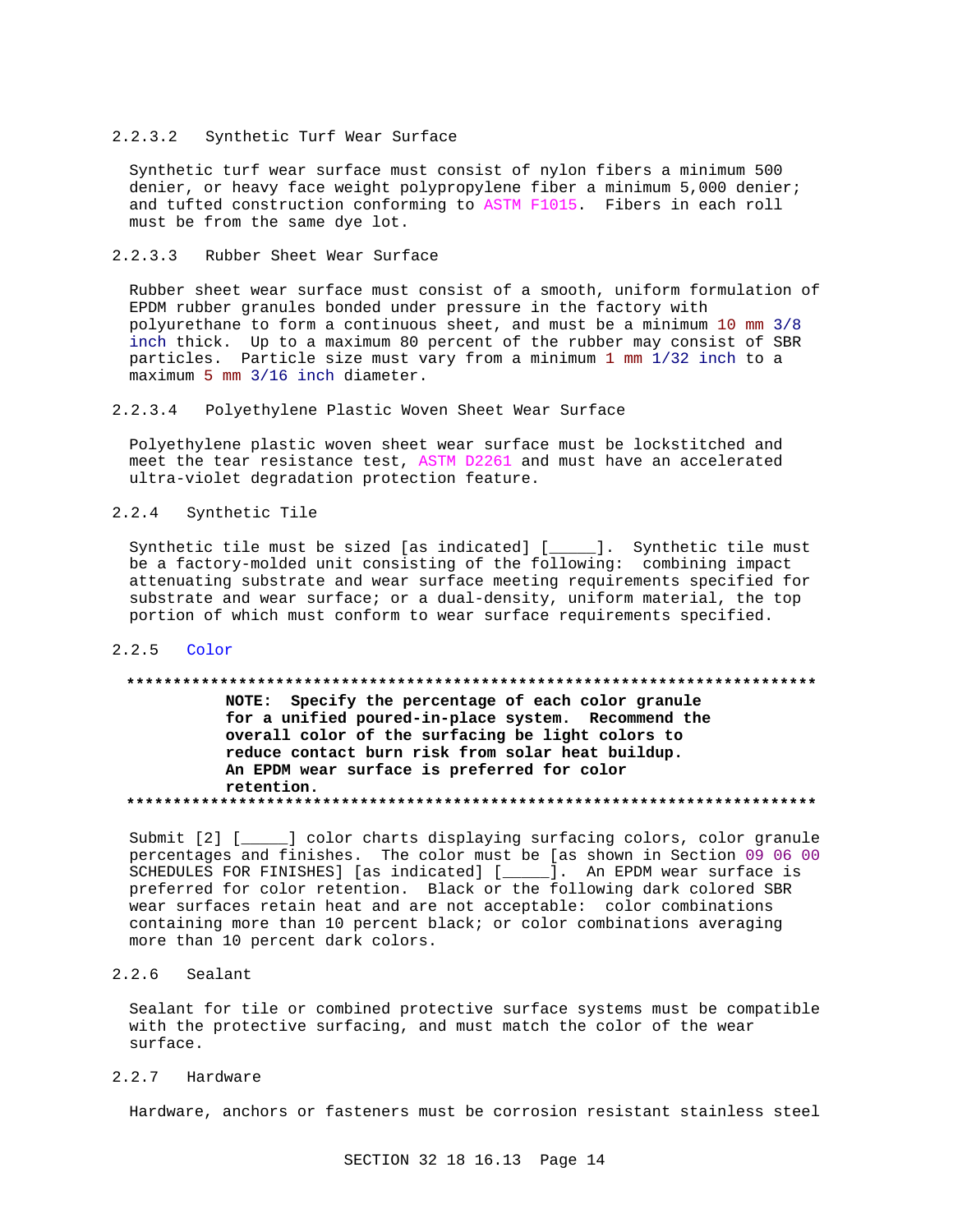or galvanized steel to anchor the surfacing system securely, in accordance with manufacturer's instructions. Hardware must provide or be recessed to provide a flat surface and must be covered by the required depth of protective surfacing.

### 2.2.8 Binder

Binder for synthetic surfacing must be nontoxic, weather-resistant, ultraviolet stable, non-hardening, and retaining impact-attenuating performance. It must be 100 percent solids containing polyurethane, methylene diphenel isocyanate (MDI), or as recommended by the manufacturer. The use of toluene diphenel isocyanate (TDI) must not exceed 2 percent. Weight of polyurethane must be between a minimum 1.02 kg/L 8.5 lbs/gal and a maximum 1.14 kg/L 9.5 lbs/gal. Coloring pigments must be inorganic oxides.

### 2.2.9 Adhesive

Provide a two component polyurethane adhesive as recommended by the manufacturer.

# 2.2.10 Containment Curbs

Containment curbs include the following: treated wood, concrete, recycled plastic, or recycled plastic molded as lumber. Containment curbs must provide a smooth and hazard-free transition from the protective surfacing to the adjacent surface. Curbs must be free of sharp vertical edges, protruding elements and trip hazards. Curbs must be as recommended by the manufacturer. Provide all edges with a minimum 13 mm 1/2 inch radius.

#### 2.2.11 Transition Edge

The transition edge must be designed to maintain the protective surfacing performance, support the surfacing between changes of material, and must be concrete in accordance with paragraph CONCRETE CURB. The face of the edge to the subgrade must be covered with the impact attenuating surface and meet the requirements of paragraph CHILD SAFETY.

## 2.2.12 Combination System

Combination systems must consist of combined protective surfacing materials specified. Each component is a part of a manufactured surfacing system. Wear surface must be of the materials specified.

# 2.3 LOOSE-FILL SURFACING

Loose-fill surfacing installed in the use zone must consist of sand, gravel or wood by-products.

## 2.3.1 Sand

#### **\*\*\*\*\*\*\*\*\*\*\*\*\*\*\*\*\*\*\*\*\*\*\*\*\*\*\*\*\*\*\*\*\*\*\*\*\*\*\*\*\*\*\*\*\*\*\*\*\*\*\*\*\*\*\*\*\*\*\*\*\*\*\*\*\*\*\*\*\*\*\*\*\*\***

**NOTE: Sand provides both a protective surface when installed to the recommended depth and play value as in deep digging. When selecting sand, the composition of fine to coarse particles becomes a factor as sand compresses from rainfall. Compressed sand no longer meets impact attenuation for the fall height specified. Also, sand is displaced from**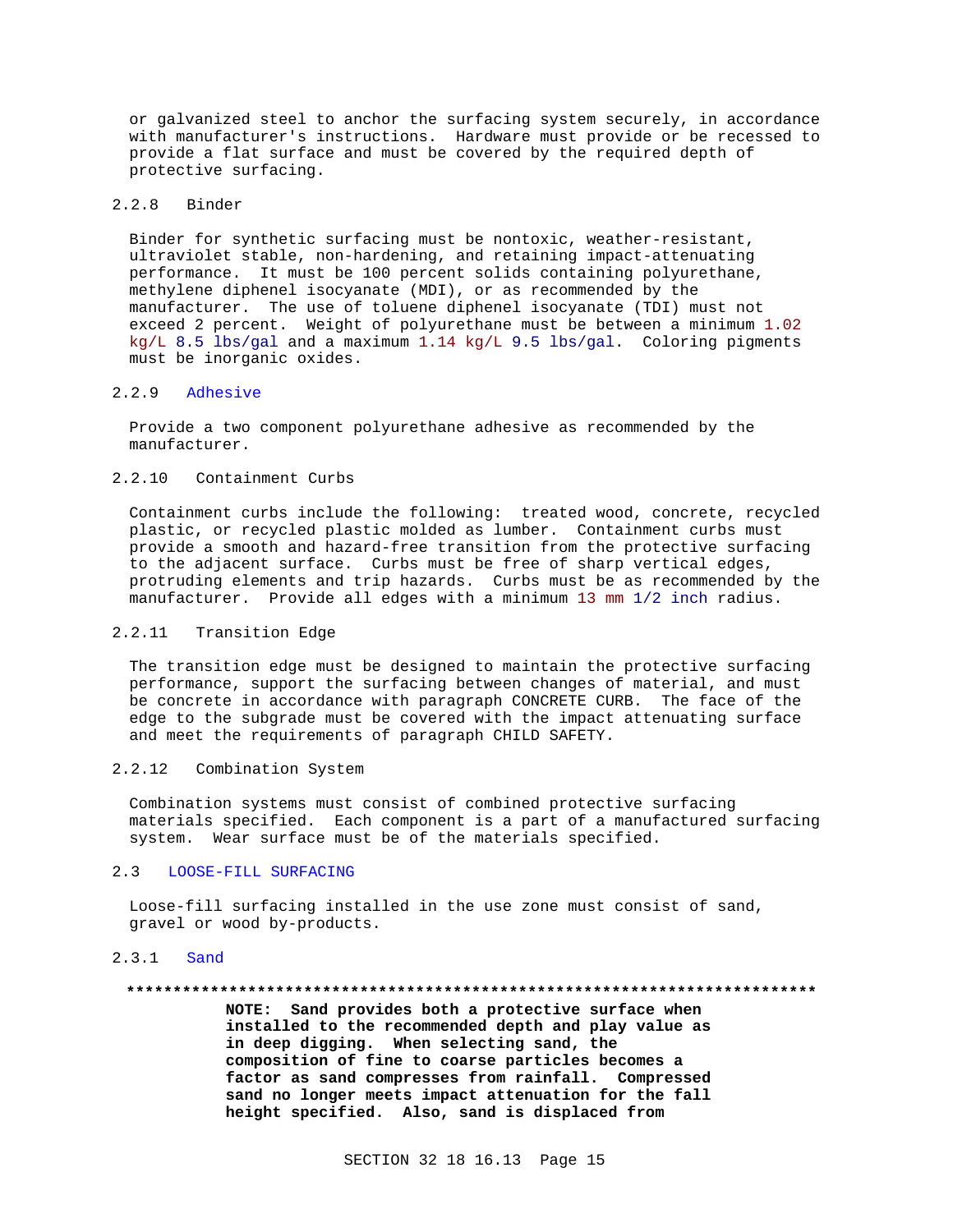**running, digging or dragging activities, requiring replenishment on a daily basis to maintain impact attenuation performance. "Uniformly graded" sand is to be specified as it has less tendency to compact than "well graded" sand. The specified sieve sizes provide a range of passing percentages that meet paragraph CHILD SAFETY requirements. The range of sieve sizes provided give a sand composition that is locally available and reduce custom mixing.**

**In accordance with the US Army Community and Family Support Center (CFSC-FSCY) requirements for the Army developmental play program, sand is a required play element and must not be eliminated from the play area. \*\*\*\*\*\*\*\*\*\*\*\*\*\*\*\*\*\*\*\*\*\*\*\*\*\*\*\*\*\*\*\*\*\*\*\*\*\*\*\*\*\*\*\*\*\*\*\*\*\*\*\*\*\*\*\*\*\*\*\*\*\*\*\*\*\*\*\*\*\*\*\*\*\***

Submit sieve test results. Sand must be uniformly graded, washed, free of dust, clay, dirt, hazardous substances, or foreign objects. Sand particles must be rounded naturally or by mechanical means and sieved in accordance with ASTM C136/C136M to be in the following gradation range.

| SIEVE SIZE, mm   | PERCENT PASSING |
|------------------|-----------------|
| $2.36$ No. 8     | 100             |
| 1.18 No. 16      | $80 - 100$      |
| $0.60$ No. 30    | $40 - 75$       |
| $0.30$ No. 50    | $0 - 25$        |
| $0.15$ No. $100$ | less than 2     |

#### 2.3.2 Gravel

Gravel must be washed, free of dust, clay, dirt, hazardous substances or foreign objects. Gravel particles must be rounded naturally or by mechanical means and sieved in accordance with ASTM C136/C136M to be in the following gradation range.

| SIEVE SIZE, mm         | PERCENT PASSING |
|------------------------|-----------------|
| $12.5$ $1/2$ inch      | 100             |
| $9.5 \frac{3}{8}$ inch | $75 - 85$       |

#### 2.3.3 Wood By-Products

Wood by-products include wood mulch and engineered wood fiber. Wood by-products must be free of sharp or foreign objects or toxic chemicals; poisonous plant material; protrusions; or hazardous material; provide information regarding composition, source, and particle size. Wood by-products manufactured from recycled pallets or lumber containing nails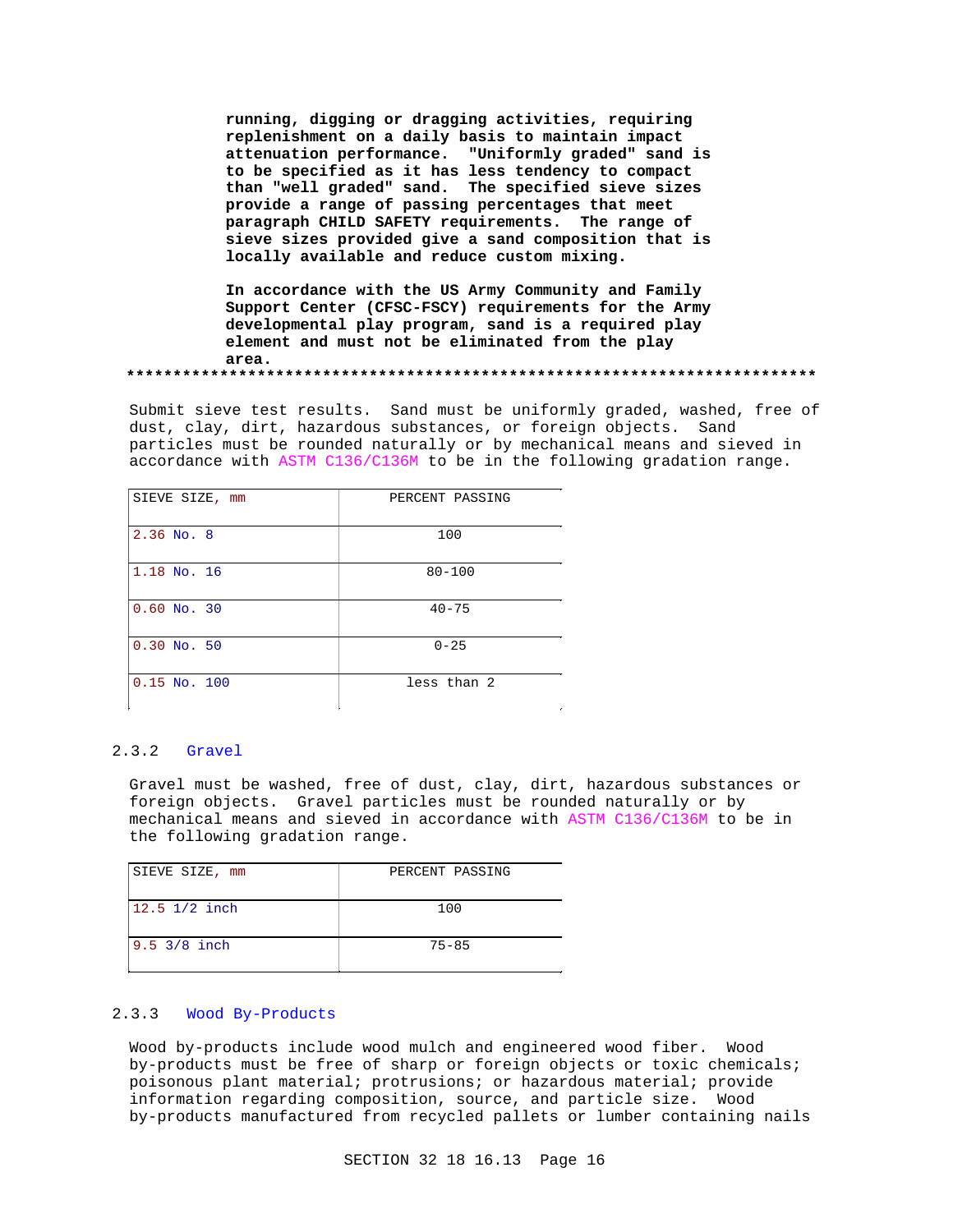or metal fasteners must be rejected.

 $2.3.3.1$ Wood Mulch

Wood mulch must be untreated chipped bark or untreated chipped tree prunings a maximum 40 mm  $1-1/2$  inches long and must be free of twigs, leaves, branches, thorns, dirt, grass, yard clippings, soil, or poisonous plants.

 $2, 3, 3, 2$ Engineered Wood Fiber

Engineered wood fiber manufactured for the purpose of protective surfacing must consist of particles varying from a minimum 3 mm 1/8 inch wide to a maximum 13 mm 1/2 inch thick; and a minimum 25 mm 1 inch wide to a maximum 75 mm 3 inches long.

#### $2.4$ **GEOTEXTILE FABRIC**

Geotextile fabric consists of the following: nonwoven polypropylene sheet; nonwoven 100 percent polyester sheet; or nonwoven needle punched polyester sheet composed of recycled polyester resins.

#### 2.5 RECYCLED PLASTIC

#### 

NOTE: Plastic lumber used for landscaping timbers and posts is an EPA designated product for recycled content. Use materials with recycled content where appropriate for use. Verify suitability, availability within the region, cost effectiveness and adequate competition before specifying product recycled content requirements. A resource that can be used to identify products with recycled content is the "Comprehensive Procurement Guidelines (CPG)" page within the EPA's website at http://www.epa.gov. Other products with recycled content are also acceptable when meeting all requirements of this specification.

Research shows products are available among US national manufacturers meeting the minimum recycled content of the percentage listed. 

Provide the estimated percentage of recovered material content in the material and components; and life-cycle durability. Submit individual component and assembled unit structural integrity test; creep tolerance; deflection tolerance; and vertical load test results; and life-cycle durability. Recycled plastic must contain a minimum 85 percent of recycled content.

#### $2.5.1$ High Density Polyethylene

The material must be molded of ultraviolet (UV) and color stabilized polyethylene; and consist of a minimum 75 percent plastic profile of high-density polyethylene, low-density polyethylene, and polypropylene raw material. The material must be non-toxic and have no discernible contaminants such as paper, foil, or wood. The material must contain no more than 3 percent air voids. The material must be free of splinters,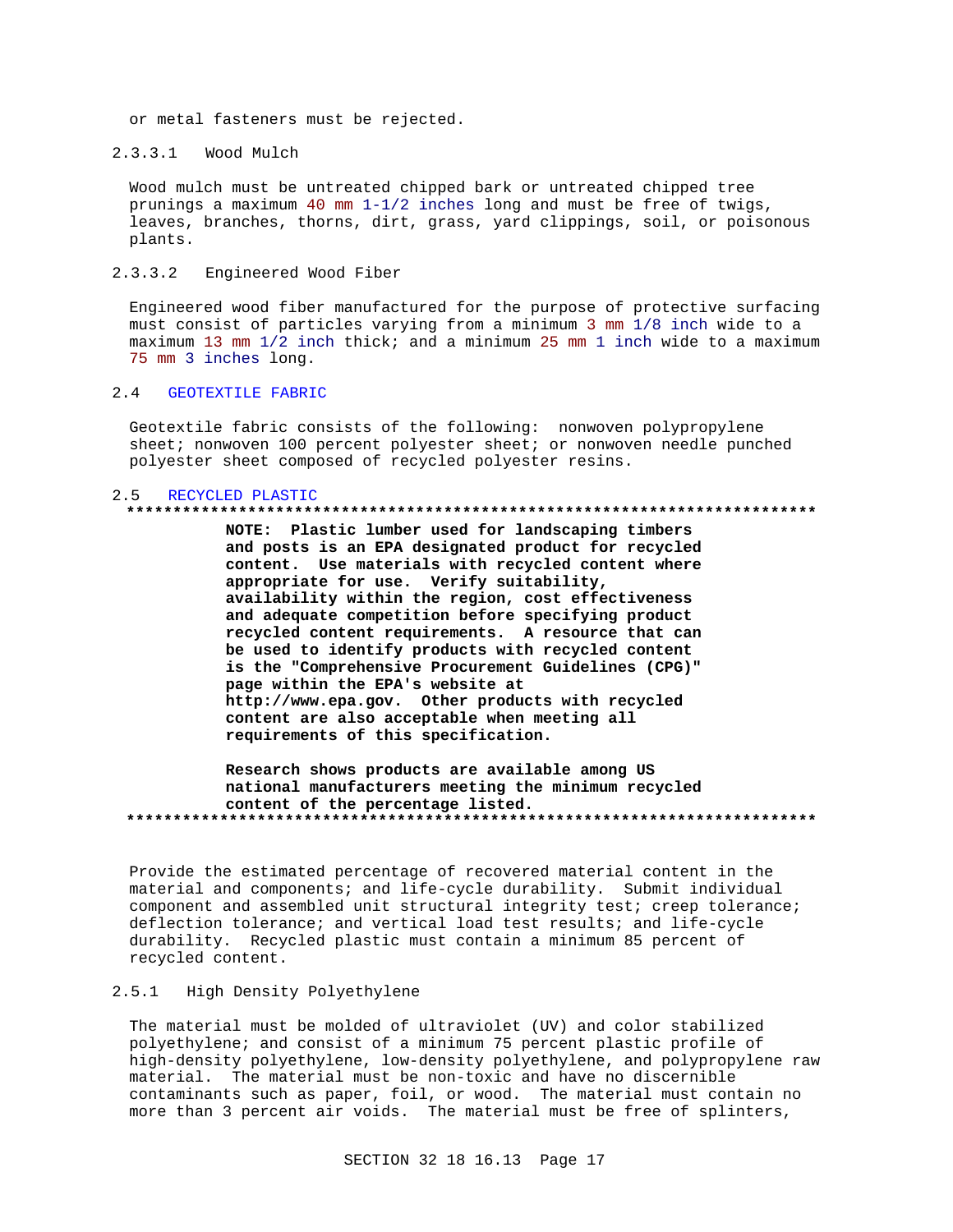chips, peels, buckling, and cracks. Material must be resistant to deformation from solar heat gain. Material must have factory-drilled holes. Components with extra holes not filled by hardware or covered by other components must be rejected. The material must not be painted.

#### $2.5.2$ Structural Component

Recycled plastic materials will not be used as load bearing structural members.

 $2.5.3$ Recycled Plastic Molded As Lumber

# NOTE: Recycled plastic molded as lumber and wood-polymer lumber are susceptible to both creep and deflection; therefore, it cannot be used for a load bearing structural member of protective surfacing systems. To overcome creep and deflection, the product is increased in volume of material and dimension.

The component deflection must not exceed 1/360 of the span of the frame when exposed to a uniform live load of 585 N/m 40 lbs/ft. The product must meet the structural integrity test requirements set forth in ASTM F1487 and ASTM D6112.

# 2.6 CURBS

2.6.1 Concrete Curb

Concrete curbs must conform to Section 32 16 19 CONCRETE CURBS, GUTTERS AND SIDEWALKS.

- 2.6.2 Wood
- $2.6.2.1$ Wood Components

Wood components must be exterior premium grade and free of knots. Wood components must have factory-drilled holes. Components with extra holes not filled by hardware or covered by other components must be rejected.

#### $2.6.2.2$ Wood Treatment

Wood components that are not naturally rot and insect resistant must be treated to resist rot and insect attack by using standard treatment procedures. Provide wood treatment chemical content, toxicity level, and life-cycle durability. Any wood placed up to a maximum 150 mm 6 inches above, or any portion below the top elevation of the protective surfacing, must be treated after fabrication. Creosote, pentachlorophenol, and tributyl tin oxide are prohibited according to ASTM F1487.

PART 3 EXECUTION

#### 3.1 SITE PREPARATION

NOTE: Provide positive drainage for the proper functioning of protective surfacing. Ensure a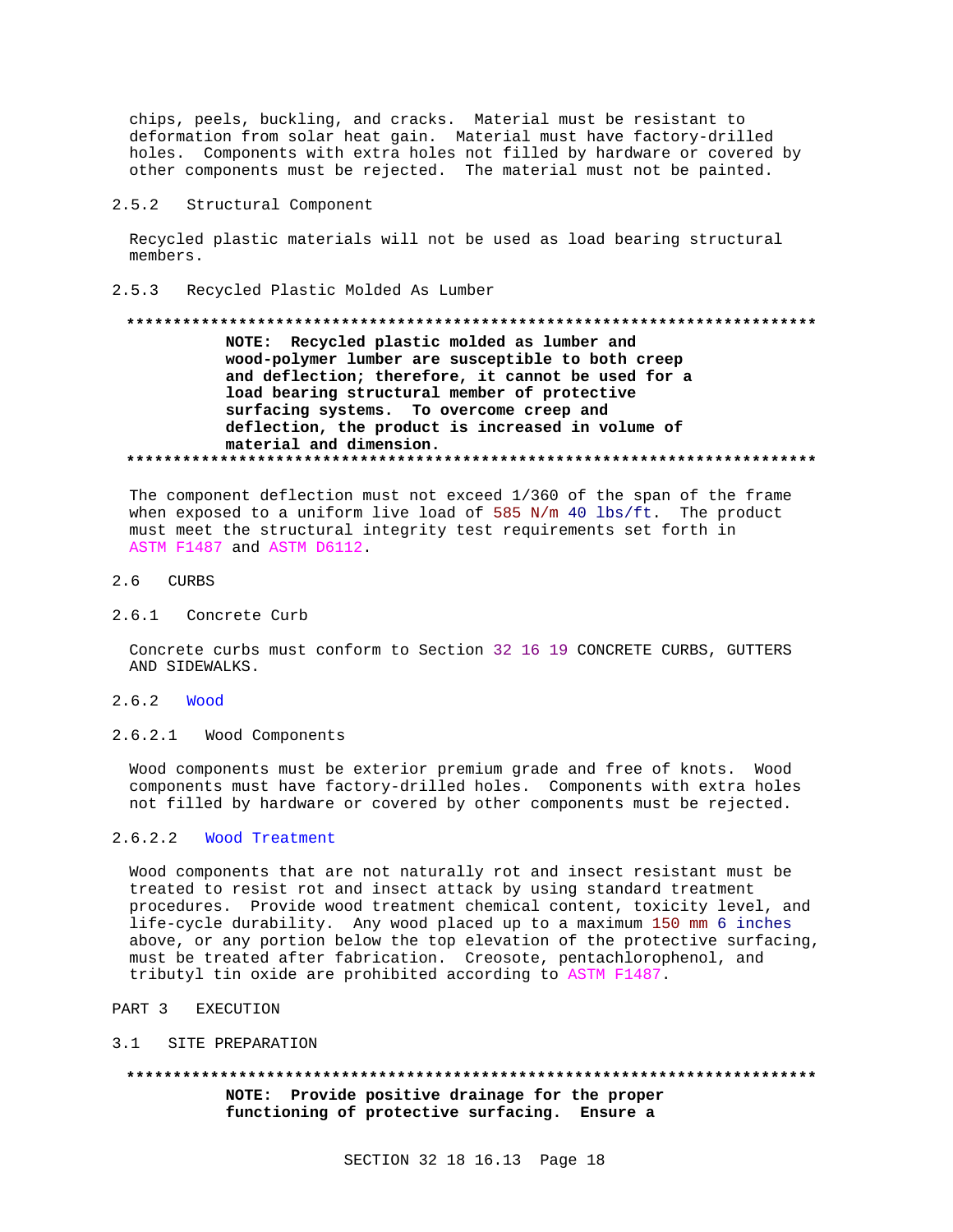**minimum 2 percent slope is provided for the protective surfacing subgrade. Ensure ponding at the perimeter does not occur. To ensure proper drainage, provide a percolation test to establish the requirement for a subdrainage system. \*\*\*\*\*\*\*\*\*\*\*\*\*\*\*\*\*\*\*\*\*\*\*\*\*\*\*\*\*\*\*\*\*\*\*\*\*\*\*\*\*\*\*\*\*\*\*\*\*\*\*\*\*\*\*\*\*\*\*\*\*\*\*\*\*\*\*\*\*\*\*\*\*\***

Prior to installing the protective surfacing, verify the playground equipment and site furnishings are installed in accordance with Section 11 68 13 PLAYGROUND EQUIPMENT, and Section 12 93 00 SITE FURNISHINGS.

## 3.1.1 Finished Grade and Underground Utilities

Submit finished grade, underground utilities, storm-drainage system and irrigation system status; and location of underground utilities and facilities. Verify that finished grades are as indicated; the smooth grading has been completed in accordance with Section 31 00 00 EARTHWORK; installation of the underground utilities through the area has been completed in accordance with Section 31 00 00 EARTHWORK; installation of the storm-drainage system through the area has been completed in accordance with Section 33 40 00 STORMWATER UTILITIES; and the installation of underground sprinklers through the area has been completed in accordance with Section 32 84 24 UNDERGROUND SPRINKLER SYSTEMS. The location of underground utilities and facilities in the area of the operation must be verified. Damage to underground utilities and facilities must be repaired at the Contractor's expense.

### 3.1.2 Layout

The layout of the entire use zone perimeter must be staked before excavation begins. The location of all elements must be staked to include the following: All play event configuration access and egress points; and use zone perimeters. The use zone is defined as the area beneath and immediately adjacent to a play structure or equipment that is designated for unrestricted circulation around equipment; and on whose surface it is predicted that a user would land when falling from or exiting the equipment. Also, the use zone is associated with the following terms; "Clear Area," and "Fall Zone". The use zone must be free of hard surfaces, objects or obstacles that a child could run into or fall on top of and be injured. Use zone perimeters must not overlap hard surfaces. The use zone perimeter must meet or exceed the requirements of paragraphs CHILD SAFETY and CHILD ACCESSIBILITY. Use zone perimeters must not overlap except for certain play events as defined in ASTM F1487.

#### 3.1.3 Obstructions Below Ground

When obstructions below ground affect the work, shop drawings showing proposed adjustments must be provided.

# 3.1.4 Percolation Test

Submit a certified report of inspection, test method used and compliance with recognized test standard must be described. A test for percolation must be done to determine positive drainage, to include the lowest elevation of the subgrade in the areas containing the following: sand; gravel; wood by-products; or synthetic surfacing installed over a pervious base. A positive percolation must consist of a minimum 25 mm 1 inch per 3 hour period. When a negative percolation test occurs, a shop drawing must be provided to indicate the corrective measures.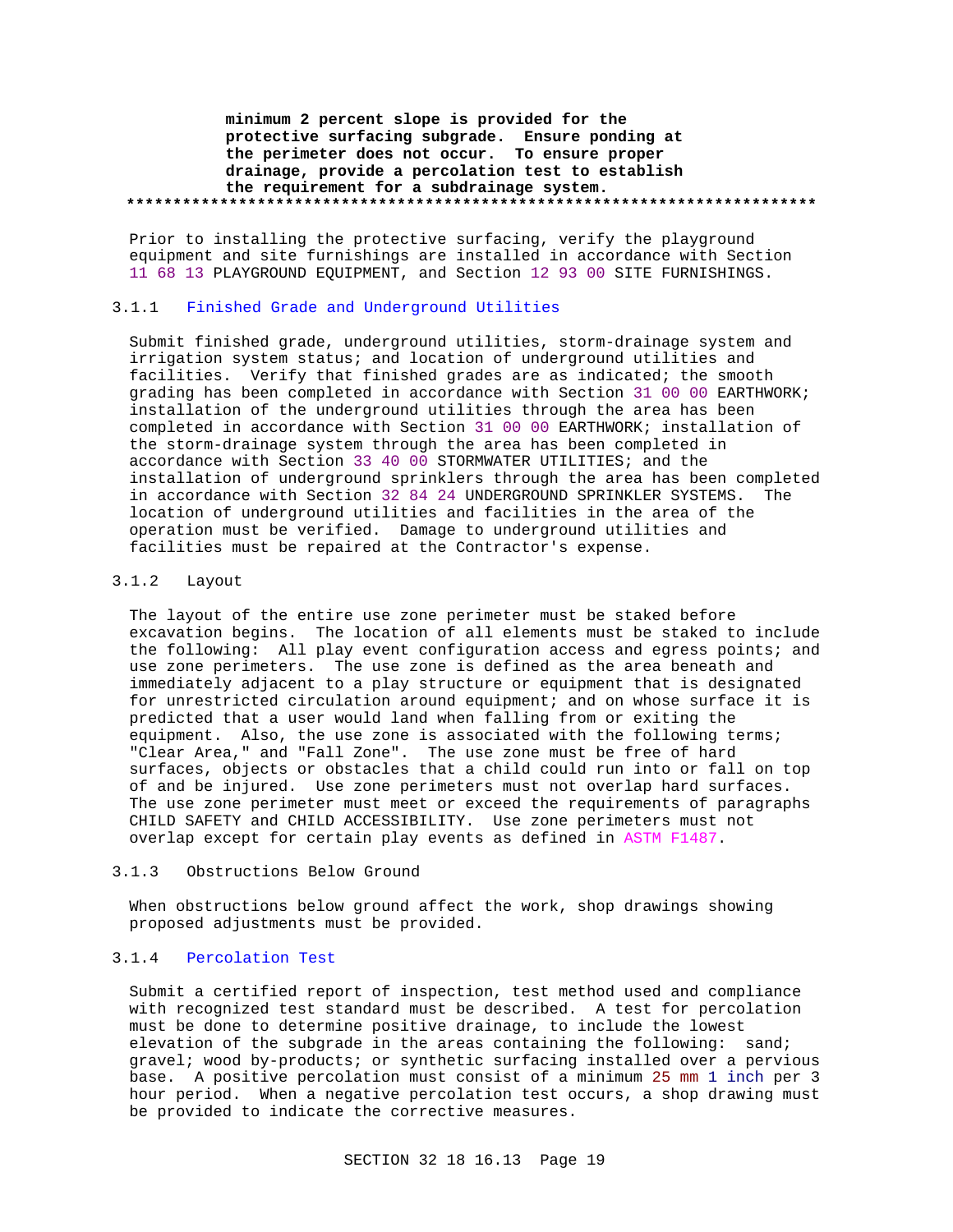#### 3.1.5 Substitution

Under no circumstances are substitutions to be allowed or protective surfacing to be selected without written approval from the technical representative. Evaluate manufacturer substitutions for the critical height value with meeting the site conditions and paragraph FALL HEIGHT.

#### $3.1.6$ Subgrade

Correct subgrade irregularities to ensure the required depth of protective surfacing is provided. The subgrade elevation must be as required by the manufacturer.

#### $3.1.7$ Subsurface

Install the subsurface in a true, even plane, and sloped to provide positive drainage as indicated.

#### $3.1.8$ Subbase

Tolerance of the concrete or bituminous subbase must be within a maximum 6 mm in 3 m 1/4 inch in 10 feet. Tolerance of aggregate subbase must be within a maximum similar to 6 mm in 3 m  $1/4$  inch in 10 feet. Compact aggregate subbase to a maximum 95 percent, ASTM D1557. The compaction must be completed in accordance with Section 31 00 00 EARTHWORK. Sand, gravel, and wood products must not be installed over a concrete, aggregate, or bituminous subbase, in accordance with paragraph CHILD SAFETY.

#### $3.1.9$ Concrete or Bituminous Curing

Bituminous or concrete subbase must be cured [a minimum of 7 days] [in accordance with the manufacturer's requirements]. Curing compounds and other deleterious substances that adversely affect adhesion must be removed. Surface must be clean and dry.

# 3.1.10 Fall Height

# NOTE: To determine the required depth of protective

surfacing, the fall height; maximum equipment height dimensions; and spot elevations for each play event must be shown on the drawings. 

#### 3.1.10.1 General Requirements

The fall height is defined as the vertical distance between the finished elevation of the designated play surface and the finished elevation of the protective surfacing beneath it. For some play events the fall height and platform height are the same, while for other play events the fall height and maximum equipment height are the same, Section 11 68 13 PLAYGROUND EQUIPMENT. When the furnished play event fall height varies from the play event shown, shop drawings must be provided defining the revised depth or type of protective surfacing to meet or exceed the requirements of paragraphs CHILD SAFETY and CHILD ACCESSIBILITY.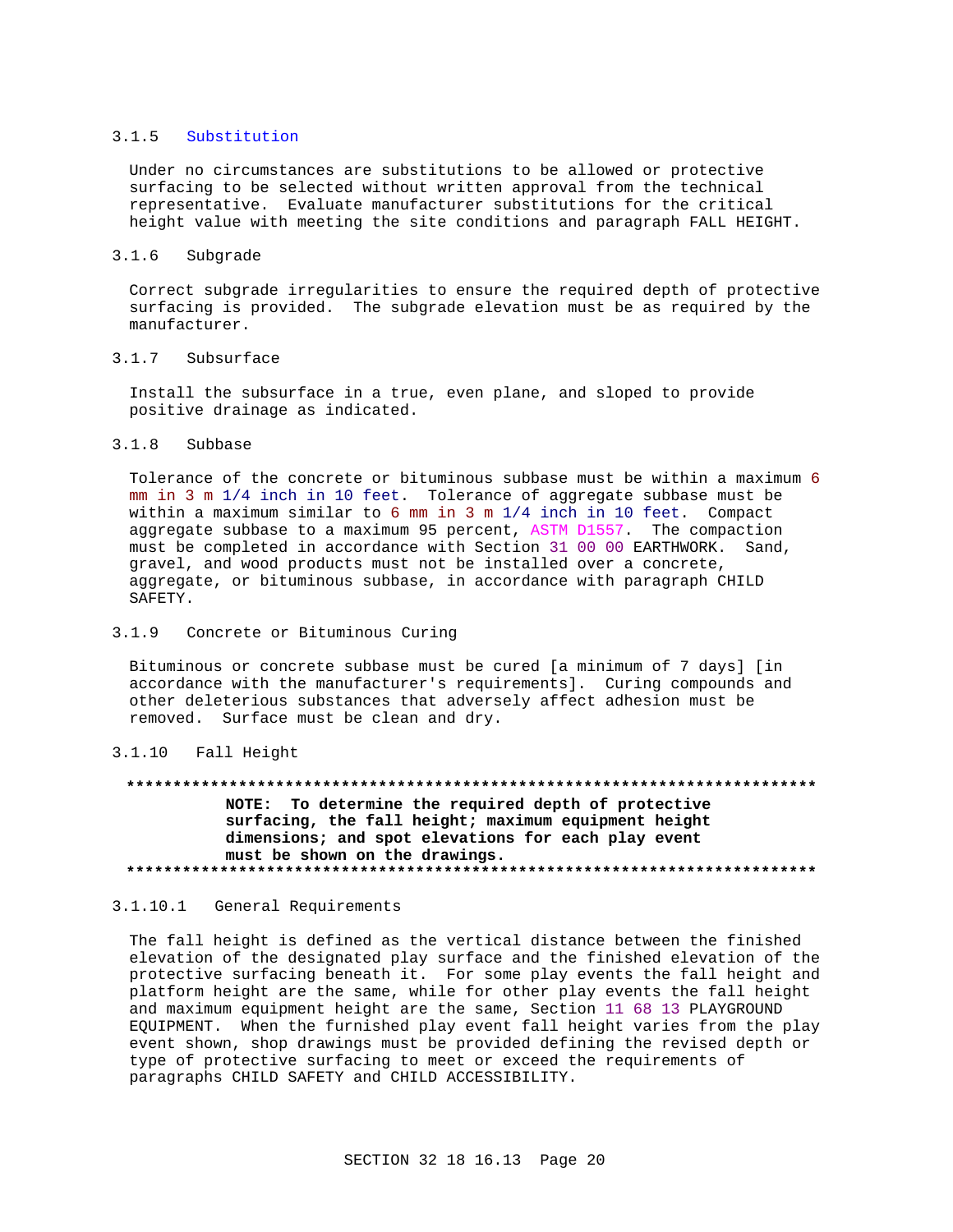## 3.1.10.2 Measuring Fall Height

| EOUIPMENT                             | MEASURING FALL HEIGHT                                                                              |
|---------------------------------------|----------------------------------------------------------------------------------------------------|
| Composite Equipment Structure         | For a platform surrounded by protective barriers,<br>measure from the platform finished elevation. |
|                                       | For a platform surrounded by quardrails, measure<br>from the quardrail top elevation.              |
| Infant Crawl Area                     | A maximum 600 mm 24 inches height, measured from<br>the crawl wall or barrier finished elevation.  |
| Playhouse, Nonclimbable               | Measure from the designated play surface finished<br>elevation.                                    |
| Spring Rocking Equipment              | Measure from the seat top elevation.                                                               |
| Stationary Equipment, Climbable       | Measure from the maximum equipment height finished<br>elevation.                                   |
| Stationary Equipment,<br>Nonclimbable | Measure from the designated play surface finished<br>elevation.                                    |
| Swing                                 | Measure from the bottom of the pivot point.                                                        |

### 3.2 INSTALLING SYNTHETIC SURFACING SYSTEM

Surfacing edges must fully adhere to the subsurface. Fully cover the subsurface to ensure no hard surfaces are exposed through displacement of loose fill. Rolled or beveled containment curb or transition edges must maintain the full thickness required to meet paragraphs CHILD SAFETY and CHILD ACCESSIBILITY. Material must cover foundation and cutouts around elements penetrating the surface. Seams must be the minimum necessary and must be tight.

# 3.2.1 Temperature Limitation

Provide temperature limitations for applying adhesive.

# 3.2.2 Poured-in-Place System

Components of the poured-in-place system must be mixed mechanically on site in accordance with manufacturer's recommendations. Hand-mixing is prohibited. Installation of poured-in-place surfacing must be seamless and completely bonded to subsurface. Material must cover foundations and must be tight around elements penetrating the surface. Add a minimum 2 mm 1/16 inch depth to the required surfacing depth to ensure the full depth of material is installed to meet paragraph CHILD SAFETY.

# 3.2.2.1 Geotextile Fabric for Poured-In-Place

Install geotextile fabric over a compacted aggregate base as indicated. Fabric must cover the entire area and must be lapped a minimum 100 mm 4 inch width at the seams. Seams must be adhered in accordance with manufacturer's recommendations. The aggregate base must be free of ruts or protruding objects. The fabric must be installed smooth; and free of tensile stresses, folds, and wrinkles. The fabric must be protected from clogging, tears, or other damage. Damaged fabric must be repaired or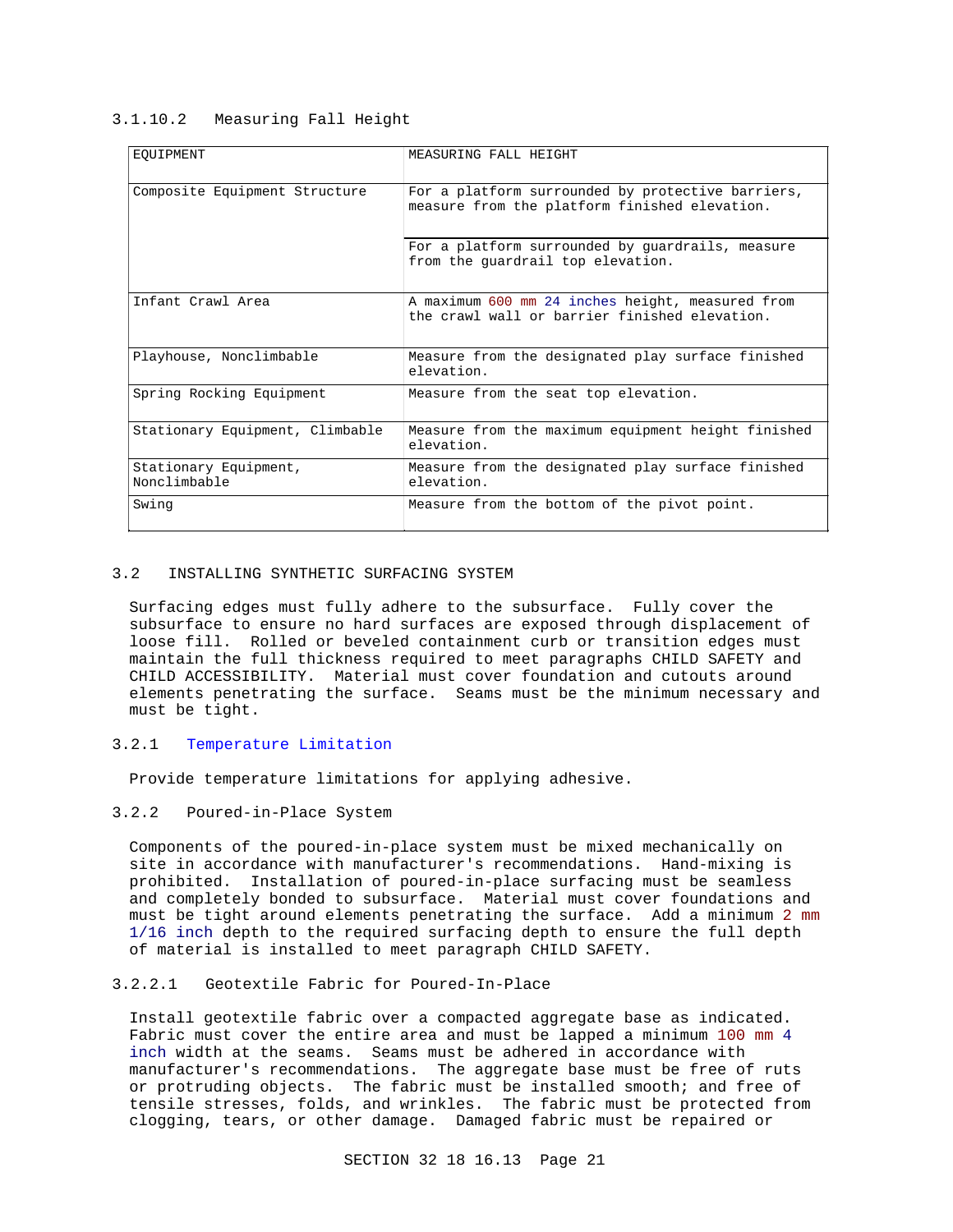replaced as directed.

## 3.2.2.2 Poured-in-Place Substrate

The substrate layer of the poured-in-place system must be installed in one continuous pour on the same day. When a second pour is required, the edge of the previous work must be fully coated with polyurethane binder to ensure 100 percent bond with new work. Adhesive must be applied in small quantities so that new substrate can be placed before the adhesive dries.

## 3.2.2.3 Poured-in-Place Wear Surface

Wear surface must be bonded to substrate. Adhesive must be applied to substrate in small quantities so that wear surface can be applied before adhesive dries. Surface must be hand troweled to a smooth, even finish. When wear surface is composed of different color patterns, pour must be continuous and seamless. When seams are required due to color change or field conditions, the adjacent wear surface must be placed as soon as possible, before initial pour has cured. The edge of initial pour must be coated with adhesive and wear surface mixture must be immediately applied.

#### 3.2.3 Tile System

Tile must be laid out to ensure that end cuts are equal. Tile must be installed in accordance with manufacturer's instructions. Hardware must be as recommended by the manufacturer. Tile must be bonded to the subsurface with an adhesive approved by the manufacturer. Cutouts must be filled with sealant according to manufacturer's instructions to eliminate voids at equipment. Sealant must be the minimum amount necessary, must not exceed a maximum 10 mm 3/8 inch width. Where excessive voids occur at cutouts, tile must be removed and refitted. The tile system must be installed throughout the play equipment use zone with the proper thickness.

## 3.2.4 Combination System

The combination system must consist of [modular impact attenuating substrate units, adhered to form a unified system], [shredded rubber tires over a gravel substrate] [\_\_\_\_\_]. The substrate must be covered with a wear surface as specified. Cutouts around equipment must be properly filled and sealed according to manufacturer's instructions to eliminate voids. Sealant must be the minimum amount necessary, must not exceed a maximum 10 mm 3/8 inch width. Where excessive voids occur at cutouts, the modular substrate must be removed and refitted. Construction methods must be employed to ensure full depth installation of specified surfacing material and the finished wear surface.

### 3.2.4.1 Geotextile Fabric

Geotextile fabric must be installed where a modular or shredded rubber substrate is installed over an aggregate base. It should be installed with poured-in-place wear surface or polyethylene plastic woven sheet wear surface installed over substrate. Fabric must cover the entire area to receive the tile system and must be lapped a minimum 100 mm 4 inch width at the seams. Seams must be adhered in accordance with manufacturer's recommendations.

## 3.2.4.2 Modular Substrate

Modular substrate must be laid out to minimize small end pieces. The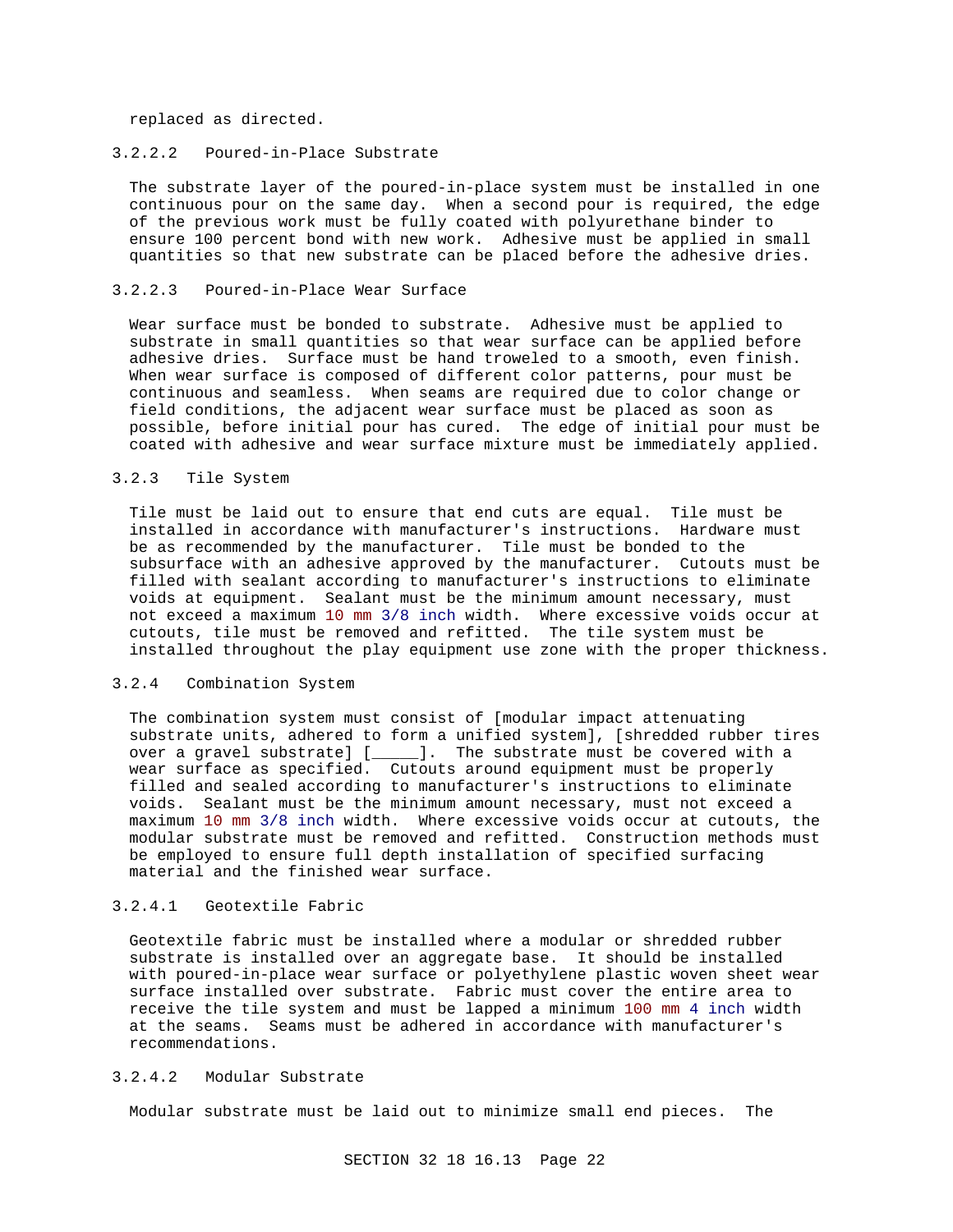substrate must be installed in accordance with manufacturer's instructions.

3.2.4.3 Poured-in-Place Substrate

Same as paragraph POURED-IN-PLACE SYSTEM.

3.2.4.4 Synthetic Turf Wear Surface

Wear surface must be bonded to substrate with 100 percent solids polyurethane adhesive. Surface irregularities and wrinkles must be corrected. Seams must be secured in accordance with manufacturer's recommendations. Wear surface roll width must be as wide as practical for the installation.

3.2.4.5 Rubber Sheet Wear Surface

Wear surface must be bonded to substrate with 100 percent solids polyurethane adhesive. Surface irregularities and wrinkles must be corrected. Seams must be secured in accordance with manufacturer's recommendations. Wear surface roll width must be as wide as practical for the installation.

3.2.4.6 Poured-in-Place Wear Surface

Same as paragraph POURED-IN-PLACE SYSTEM.

3.2.4.7 Polyethylene Plastic Woven Sheet Wear Surface

Wear surface must be securely anchored to a perimeter containment material with hardware in accordance with the manufacturer's instructions. Hardware must be appropriate for the type of system and secured to eliminate protrusions.

#### 3.3 LOOSE FILL SURFACING SYSTEM

Submit a minimum 0.003 cubic m 0.125 cubic foot sample.

3.3.1 Sand Surfacing System

Sand must be installed over a compacted subgrade at a minimum 450 mm 18 inches depth throughout the use zone. The finished elevation of sand must be determined after sand has been settled by saturating with water and percolating. The sand depth in high play activity areas must be as indicated. Sand must meet the requirements of paragraph CHILD SAFETY.

3.3.2 Gravel Surfacing System

Gravel must be installed over a compacted subgrade at a minimum 300 mm 12 inch depth throughout the use zone. The depth of gravel in high play activity areas must be as indicated. Gravel must meet the requirements of paragraph CHILD SAFETY.

3.3.3 Wood By-Product Surfacing System

Engineered wood fiber protective surfacing must be installed according to manufacturer's instructions. Wood products must meet the requirements of paragraph CHILD SAFETY.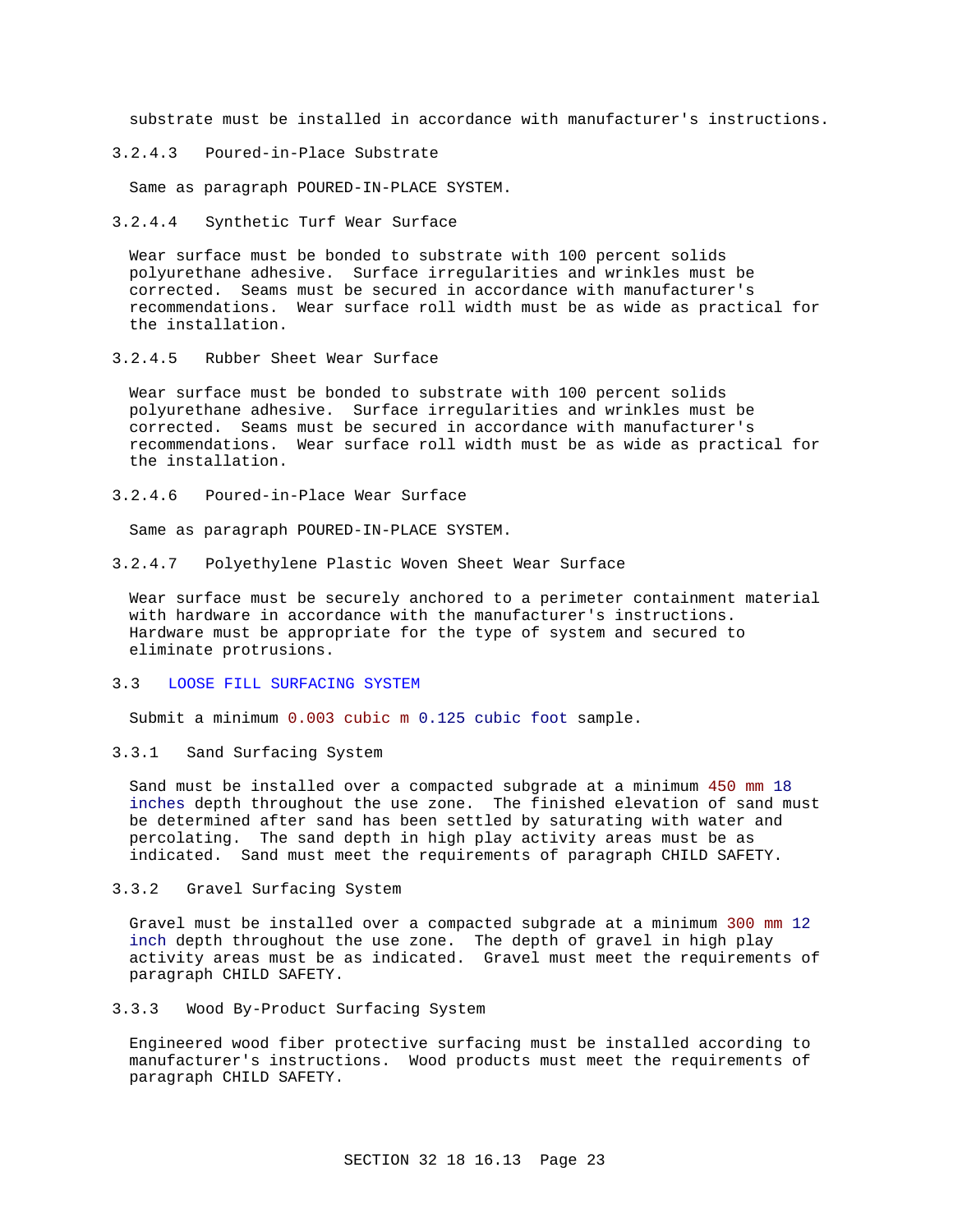#### 3.3.3.1 Wood Mulch Surfacing System

Wood mulch must be installed over a compacted subgrade covered with geotextile fabric. Wood mulch must meet the requirements of paragraph CHILD SAFETY.

#### 3.3.3.2 Engineered Wood Fiber Surfacing System

Engineered wood fiber protective surfacing must be installed according to manufacturer's instructions. The surfacing must meet the requirements of paragraphs CHILD SAFETY and CHILD ACCESSIBILITY.

3.3.3.3 Geotextile Fabric for Wood By-Product

Geotextile fabric must cover the entire area and must be lapped a minimum 100 mm 4 inch width at the seams. Seams must be adhered in accordance with manufacturer's recommendations. Folds, wrinkles, or loose fabric must be smoothed. Fabric must be protected from damage during wood product placement.

3.3.3.4 Minimum Depth for Wood By-Product

Wood by-product must be installed at a minimum 300 mm12 inch depth throughout the use zone. The depth of wood products in high play activity areas must be as indicated.

# 3.4 RESTORATION AND CLEAN UP

When the operation has been completed, clean up and protect the site. Existing areas that have been damaged from the operation must be restored to original condition at the Contractor's expense.

## 3.4.1 Clean Up

The site and play events must be cleaned of all materials associated with the operation. Play events and surfaces must be cleaned of dirt, stains, filings, and other blemishes occurring from shipment and installation. Cleaning methods and agents must be as recommended by the manufacturer.

# 3.4.2 Protection

The area must be protected as required or directed by providing barricades and signage. Signage must be in accordance with Section 10 14 00.10 EXTERIOR SIGNAGE.

# 3.4.3 Disposal of Materials

Excess and waste material must be removed and disposed of off Government property.

# 3.5 PROTECTIVE SURFACING ACCEPTANCE

Submit record of measurements and findings by the certified playground safety inspector. When the protective surfacing is installed, the play events and protective surfacing must be thoroughly inspected and measured to verify the playground meets manufacturer's recommendations, paragraphs CHILD SAFETY and CHILD ACCESSIBILITY, and paragraph FALL HEIGHT as follows: 1) secure anchoring; 2) all hardware and connectors are tight and below the wear surface; 3) sharp points, edges, and protrusions; 4)